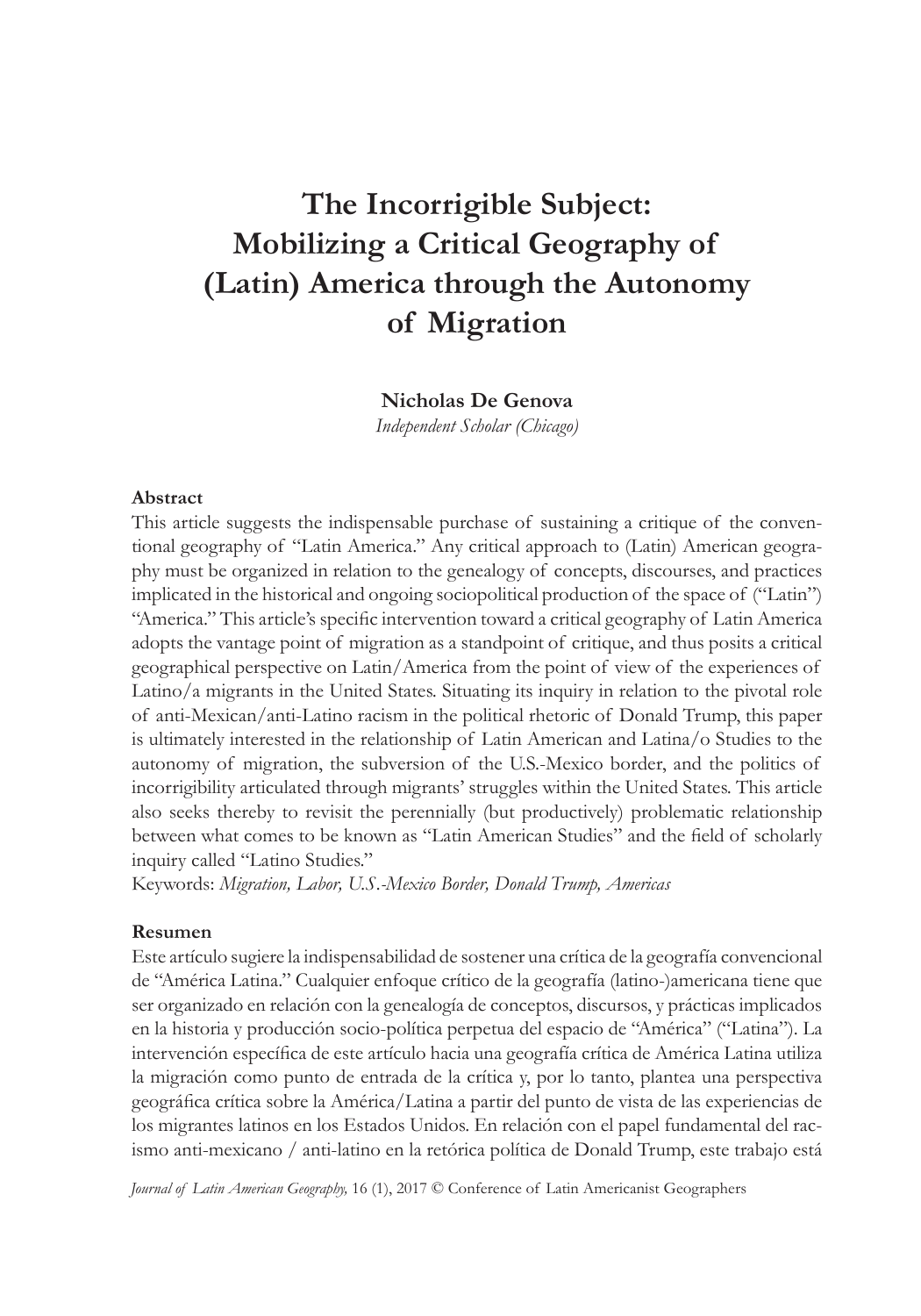en última instancia interesado en la relación entre estudios latinoamericanos y latinos con la autonomía de la migración, la subversión de la frontera entre México y los Estados Unidos, y la política de la incorregibilidad articulada a través de las luchas de los migrantes dentro de los Estados Unidos. Este artículo también busca revisar la relación (productivamente) problemática entre lo que se conoce como "Estudios Latinoamericanos" y el campo de la investigación académica llamado "Estudios Latinos."

Palabras Clave**:** *Migración, Trabajo, Frontera entre Estados Unidos y México, Donald Trump, Américas* 

# **Prelude: Toward a Critical Geography of (Latin) America**

"In the beginning, all the World was *America…*." — John Locke, *The Second Treatise of Government* (Ch. 3; §49; 1690/1988:301)

"The discovery of America … [is one of ] the two greatest and most important events recorded in the history of mankind...one of the principal effects of those discoveries has been to raise the mercantile system to a degree of splendour and glory which it could never otherwise have attained to…in consequence of those discoveries, the commercial towns of Europe … have now become the manufacturers … for almost all the different nations of Asia, Africa, and America." — Adam Smith, *The Wealth of Nations* (Bk. IV, Ch. 7, Pt. 3; 1776/1976: 141-42)

"The discovery of gold and silver in America, the extirpation, enslavement and entombment in mines of the indigenous population of that continent, the beginnings of the conquest and plunder of India, and the conversion of Africa into a preserve for the commercial hunting of blackskins, are all things which characterize the dawn of the era of capitalist production. These idyllic proceedings are the chief moments of primitive accumulation. Hard on their heels follows the commercial war of the European nations, which has the globe as its battlefield." — Karl Marx, *Capital: A Critique of Political Economy*, Volume I (1867[1976:915])

*"¡Aquí Estamos, y No Nos Vamos!* [Here we are, and we're not leaving!]." – Latino migrant mobilization chant

For both Adam Smith and Karl Marx – one, the iconic spokesman for what in his day was the new social science of Political Economy, and the other, its preeminent critic – the fgure of "America" was monumental, and indeed fundamental for any adequate account of the modern world. The historical sociology and political economy of global capitalist modernity would be inconceivable, literally unthinkable, without the European encounter with this New World – "America" – indeed, the Americas, and frst of all, that part of the Americas that José Martí would much later famously call *Nuestra América*. "The discovery of America … [marks] the beginning of the modern era," declares Tzvetan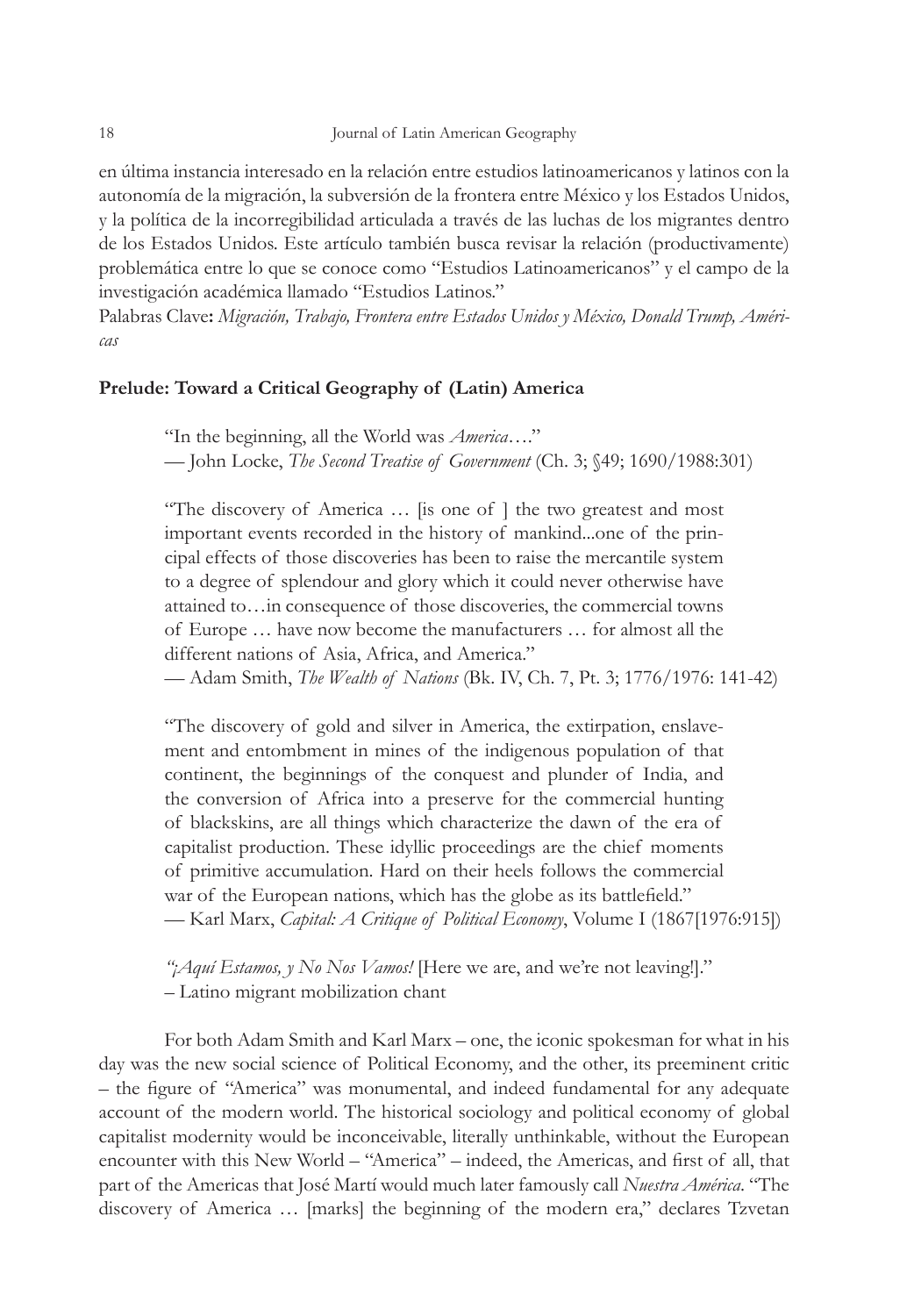Todorov, to which he adds, with a memorable (if Eurocentric) fourish, "We are all the direct descendants of Columbus, it is with him that our genealogy begins…. [Since 1492] men have discovered the totality of which they are a part" (1982/1984:5). Even as trenchant a critic of Eurocentrism as Enrique Dussel makes effectively the same declaration: "There was not a *world* history in an empirical sense before 1492" (2000:470; emphasis added). "Modernity really began in 1492: that is my thesis" (2000:474). Notably, these emphatic gestures toward the inscription of "America" (or more precisely, the Americas) within the global conceptual frames of "world history" and "modernity" situate Latin America at a pivotal conjuncture in *time*. Nonetheless, they evoke the elusive outlines of a kind of place, a geography defned above all by its relational status as the intersection in *space* of global forces in a sequence of events that come to be marked as "world historic." In this respect, Latin America is eminently apprehensible as a geography of *encounter*. Modern time ("modernity") and modern space ("the global") arise from and are consolidated through the encounters that take place in the amorphous geography that we come to know as (Latin) American.<sup>1</sup>

The radical alterity of this American frontier — this construction of the Americas as a veritable frontier space — was always the repository of a variety of fantasies, from the philosophical to the more crudely material and practical missions of sociopolitical domination and economic expansion. Hence, we have the remarkable irruption of *America* in the discourse of John Locke. Writing almost a century before Adam Smith, Locke was producing a version of the sort of social contract theory that supplied an origin myth for bourgeois ("civil") society. For thinkers like Locke, a premier task of philosophical refection was to account for the origins of private property and to narrate the emergence of modern property relations from an imagined pre-social and uncivilized condition, the proverbial "state of nature." America, of course, provided a template for that wild, savage, "natural" condition: "In the beginning, all the World was *America*," Locke proclaims, *"…*  for no such thing as *Money* was any where known" (1690/1988:301; emphases in original). Thus, before there was a scholarly discipline of Political Economy as such, there was a forceful, new social and political theory predicated upon a notion of the *civilizing* force of private property, money economy, and generalized commodity exchange. Locke was a forthright and self-conscious spokesman for the specifcally political project of an ascendant, increasingly entrenched and self-confdent capitalist civilization, so to speak. And notably, from the very beginning, "America" and the indigenous Americans were central and constitutive fgures of thought in the formation of what we now recognize to be the European or "Western" philosophical canon. The same comes to be true of enslaved Africans and African Americans (Chandler 2008). This is perhaps most palpably evident in the classic philosophical refection upon the incorrigible subject of slave rebellions, Georg Hegel's dialectic of lord and bondsman (see Buck-Morss 2009).

Furthermore, it is precisely in the historical era of the Haitian revolution, which successfully overthrew slavery and French colonial rule, that the most eminent minds of classical Political Economy were frst pressed to elaborate a theory of value predicated upon "free" labor (Moulier-Boutang with Grelet 2001:229). Here, we must recall that the elusive and enchanting fgure of America that so enticed European appetites following the so-called Discovery always represented a *career* (cf. Said 1978:5), a material and practical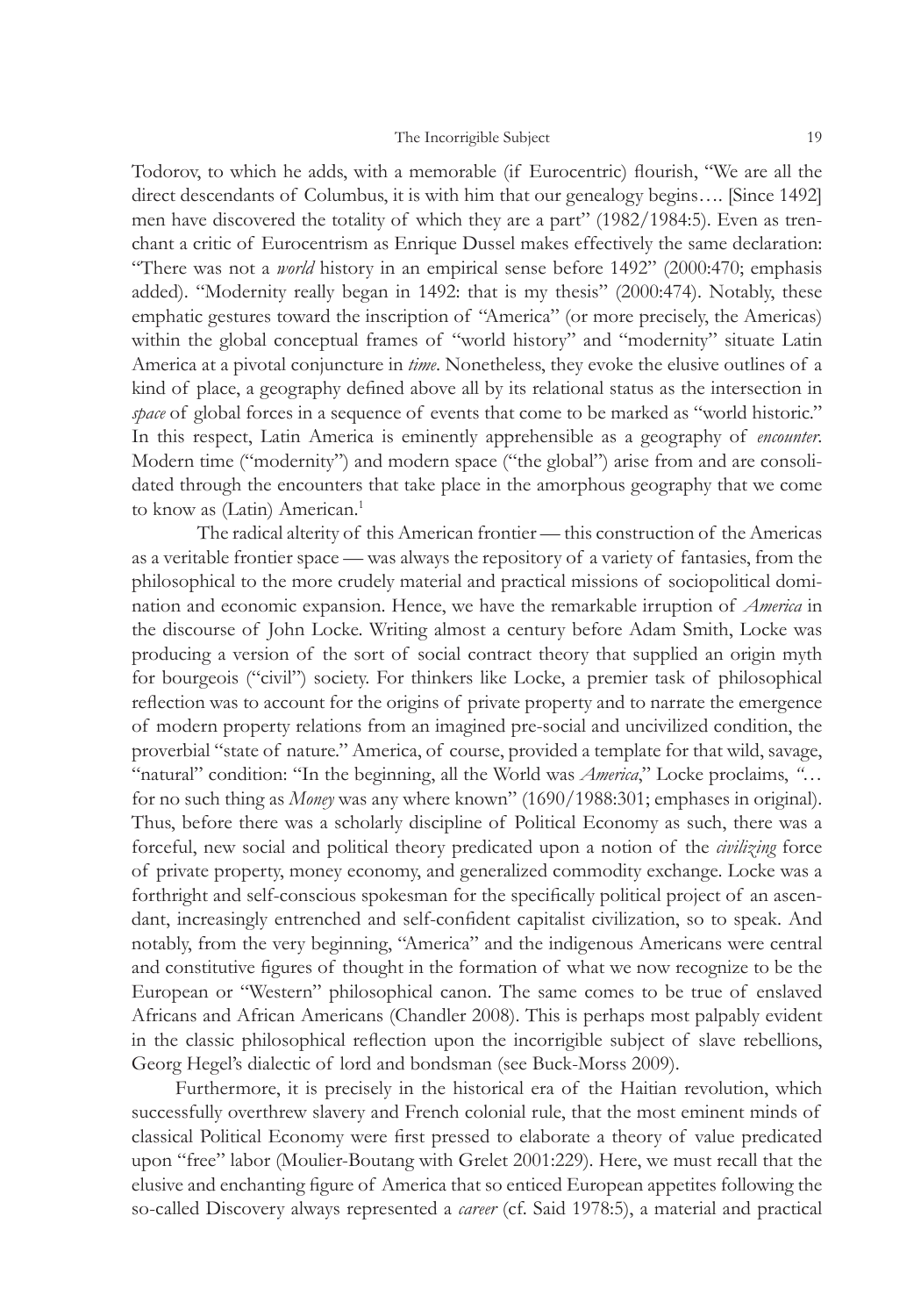endeavor of conquest and colonization to be enacted in and across a real geography, over and against the dead or enslaved bodies of Americans, both old and new. It is therefore crucial to note that Locke wrote the constitution of the English slave-plantation colony in the Carolinas (1669). That is to say, Locke did not only fnd food for thought in America: he was also an ambitious man of affairs, looking westward toward the worldly allure of new frontiers; America also provided him with a career.

Contrary to dominant accounts of the beginnings of modern world history that would more predictably locate the Americas at the imagined "periphery" of a dynamic and expansive "European" project characterized as its "age of discovery" – contrary, in other words, to the hegemonic commonsense whereby the vast regions of the globe that were variously conquered and colonized by Europeans are routinely relegated to a marginal status – conquest, colonialism, and slavery in the Americas were in fact preconditions for the very possibility of a capitalist world economy. The conquest and colonization of the Americas became an irresistible compulsion for the ascendant European powers.2 The prospect of appropriating the natural resources of these continents, combined with an effective subordination of the productive labor of the American populations (whether indigenous, transplanted, or newly generated) – populations that were absolutely necessary and indispensable for transforming natural resources into commodifable wealth – promised to satisfy the most elementary requirements for jump-starting the accumulation of capital on an ever-expanding scale. Without the products of American labor — frst and foremost, indigenous and African/American labor throughout the Americas — there quite literally could never have been the Industrial Revolution. It is fair to say that all American trans-continental and national particularities, then, have taken shape historically only within a *global* context, as key, albeit contradictory, parts of this global dynamic.

If this is so, however, the same is also true of "Europe" itself. Europe as we know it, and all of the European nation-states, as such, are truly unthinkable except in this global context, as the product of these legacies of colonialism (De Genova 2016). Europe was, "literally the creation of the Third World," in Frantz Fanon's memorable formulation (1961/1963:102). Indeed, as Walter Mignolo argues, Eurocentrism was never merely the ideology of some pre-existing place called Europe; rather it was an ideology that made such a place in its own image. "Europe" was the invention of Eurocentrism, originating as a consequence of global capitalism (2003:61). Similarly, the very formation of Latin America as a geopolitical region (a region socio-politically distinguished from the English/British and Anglophone American colonial projects), as well as the historically specifc relationships of distinct Latin American countries frst to the European colonial powers, and subsequently to the imperial hegemony of the United States, have been inextricable from the continuous (centuries-old but still ongoing, ever-incomplete) struggle to consummate and consolidate capitalist social relations on a world scale.

An intellectual feld of inquiry that may be apprehensible as "Latin American geography" therefore has never been reducible to the scholarly work of professional geographers, and indeed, an adequate genealogy of concepts pertinent to the study of "Latin American/geography" must necessarily be capacious enough to discern the problematic historicity of the very notion of "Latin America" within a much wider arena of Americanist discourses and practices, which themselves have always been intrinsically "modern"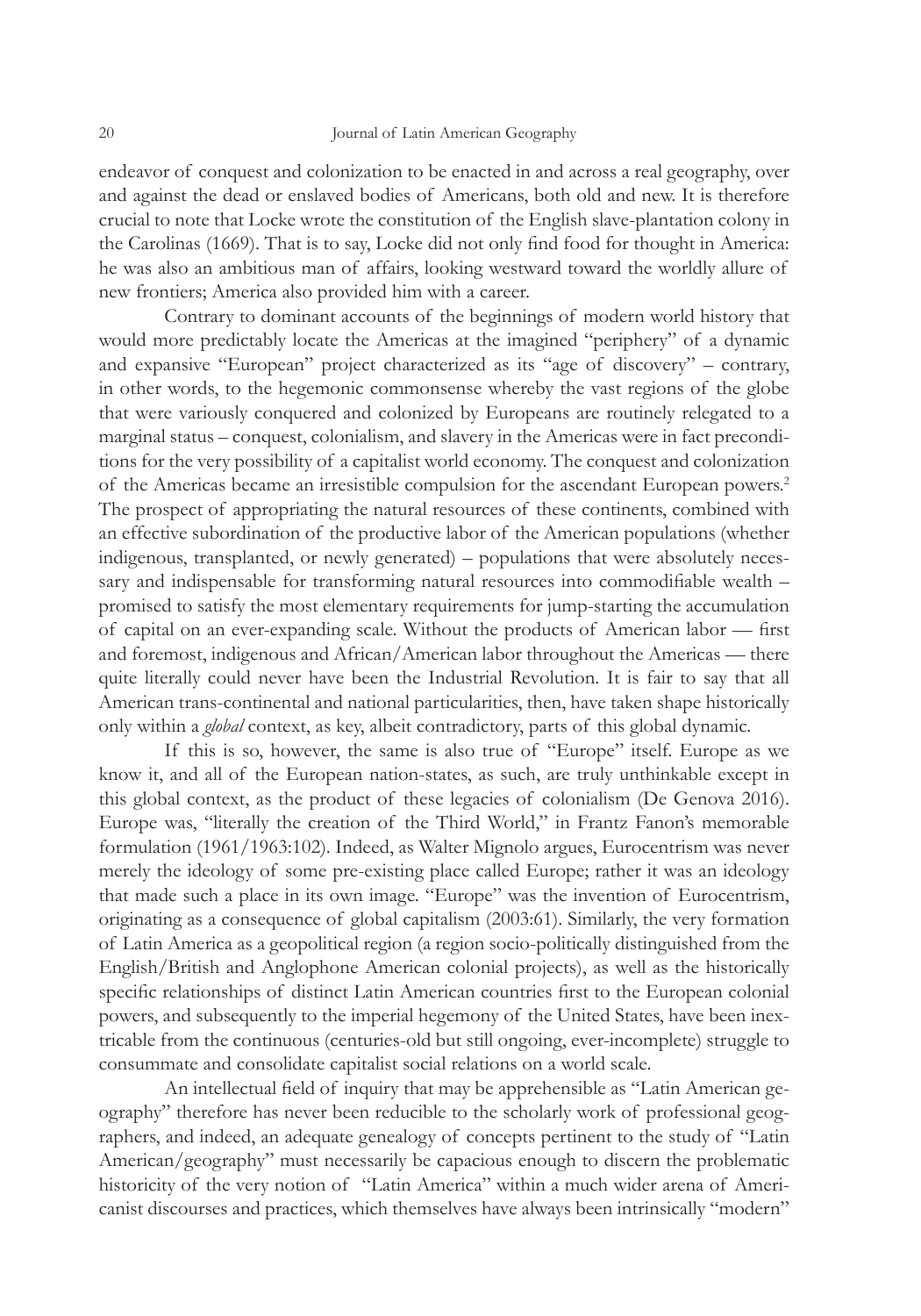in their historical temporality and effectively global in their spatial scope. Andrew Barry has incisively argued for an expanded geographical canon the scope of which ought to be, "organised not around the work of canonical authors, but in relation to specifc concepts and practices … which enter into the genealogy of geographical concepts" (2015:88). In this spirit, this essay is unapologetically interdisciplinary — if not frankly anti-disciplinary — in its contention that any critical approach to Latin American geography must likewise be organized not narrowly around the work of (Latin Americanist) geographers but in relation to the genealogy of concepts, discourses, and practices implicated in the historical and ongoing sociopolitical production of the space of ("Latin") "America." Furthermore, the ramifcations of this argument inevitably extend to the complacencies of the wider multi-disciplinary or interdisciplinary feld of institutionalized academic inquiry that we have come to know as "Latin American Studies." In order to adequately comprehend "Latin America" in other words, we must have recourse to its confguration within a global ensemble of sociopolitical relations.

This contention brings me to the more precise focus of the present essay. As a contribution to this special issue addressing the theme of "Critical Geographies in Latin America," I want to suggest the indispensable purchase of sustaining a critique of the conventional geography *of* Latin America. My specifc intervention toward a critical geography *of* Latin America is one that adopts the vantage point of migration as a standpoint of critique, and thus posits a critical geographical perspective *on* Latin America from the point of view of the experiences of Latino/a migrants in the United States (see also De Genova 1998; 2005:95-146). This article also seeks thereby to revisit the perennially (but productively) problematic relationship between what comes to be known as "Latin American Studies" and the feld of scholarly inquiry called "Latino Studies," as it has been academically institutionalized in a manner that tends to be geographically delimited by a primary if not exclusive focus on the United States. The comparatively incipient projects of Latino Studies in Canada and Europe, which themselves emerge only as a consequence of the versatility of Latin American migrations, remind us that such a constitutive U.S.-centrism is similarly problematic and potentially imposes its own obfuscations and blindspots, not least the risk of recapitulating the hegemonic assimilationist commonsense of U.S. nationalism that has so fundamentally shaped the academic study of "immigration" in the U.S. context (see De Genova 2005:58-94). Nevertheless, Latin American-origin migrations to the United States supply an enduringly vibrant and crucial angle of critical vision for any critical geography in/of (Latin) America, which must of necessity be a geography that is as mobile, restless — indeed, incorrigible — as migration itself.

# **"Making America Great Again" and the Latin/American Partition**

Let us now fast-forward a few hundred years from John Locke's endeavors in "civilizing" the American wilderness to the contemporary U.S. scene. It is well known, and a resounding and well-deserved source of Donald Trump's infamy, that he invoked a luridly criminalized and racialized specter of "illegal" migration, particularly from Mexico, as one of the defning centerpieces of his campaign for the U.S. presidency, when he delivered the speech on June 16, 2015 that offcially announced his candidacy and launched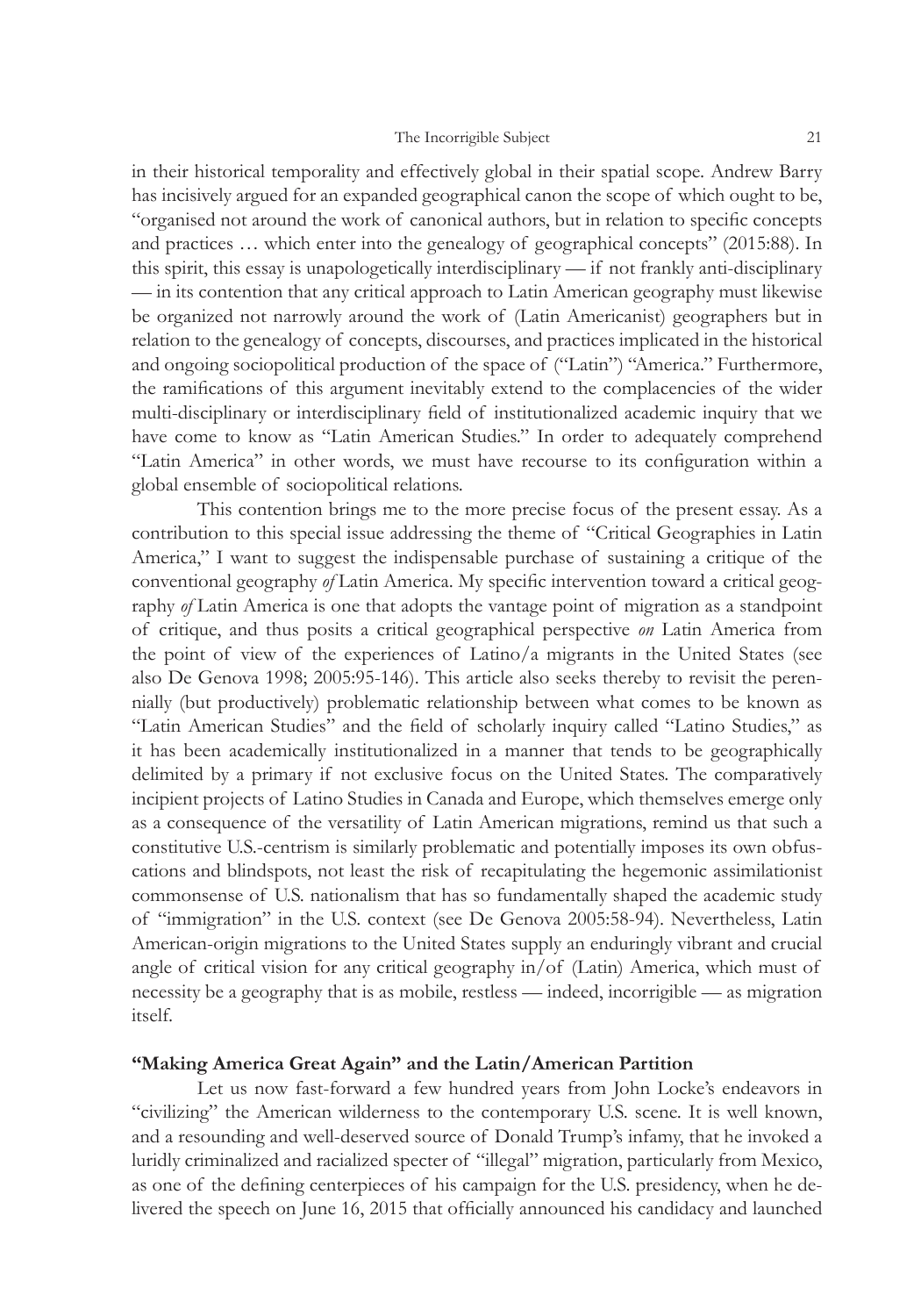his campaign. It is instructive to examine the precise language that Trump deployed:

"When do we beat Mexico at the border? They're laughing at us, at our stupidity. And now they are beating us economically. They are not our friend, believe me. But they're killing us economically. The U.S. has become a dumping ground for everybody else's problems…. When Mexico sends its people, they're not sending the best. They're sending people that have lots of problems and they're bringing those problems. They're bringing drugs, they're bringing crime. They're rapists and some, I assume, are good people, but I speak to border guards and they're telling us what we're getting … not the right people. It's coming from more than Mexico. It's coming from all over South and Latin America, and it's coming probably – probably – from the Middle East. But we don't know. Because we have no protection …" (Washington Post 2015).

Trump then went on to rally his supporters with his infamous proposal for the construction of a border wall along the full extent of the nearly 2,000-mile U.S.-Mexico land border: "I would build a great wall, and nobody builds walls better than me, believe me, and I'll build them very inexpensively, I will build a great, great wall on our southern border" (Washington Post 2015). In response to ensuing media furor, Trump was compelled to release a statement to address charges of racism. He wrote:

I don't see how there is any room for misunderstanding or misinterpretation of the statement I made…. What can be simpler or more accurately stated? The Mexican Government is forcing their most unwanted people into the United States. They are, in many cases, criminals, drug dealers, rapists, etc…. The worst elements in Mexico are being pushed into the United States by the Mexican government. The largest suppliers of heroin, cocaine and other illicit drugs are Mexican cartels that arrange to have Mexican immigrants trying to cross the borders and smuggle in the drugs. The Border Patrol knows this. Likewise, tremendous infectious disease is pouring across the border. The United States has become a dumping ground for Mexico…. The issues I have addressed, and continue to address, are vital steps to Make America Great Again! (Walker 2015).

In this statement, not only was Trump recalcitrant about his allegations, but in fact amplifed and extended them, now to insinuate that Mexican migrants are also carriers of infectious diseases, thus further fguring the Mexican menace as a multifarious threat of criminality, violence, sexual predation, and contagion. Anti-Mexican racism, in particular, and anti-Latino racism more generally, have thus been a potent and viral fermenting agent in the long saga of anti-immigration politics in the United States for the greater part of the last century, especially since the landmark reconfguration of the legal infrastructure of immigration in 1965 which I have previously depicted in terms of the unprecedented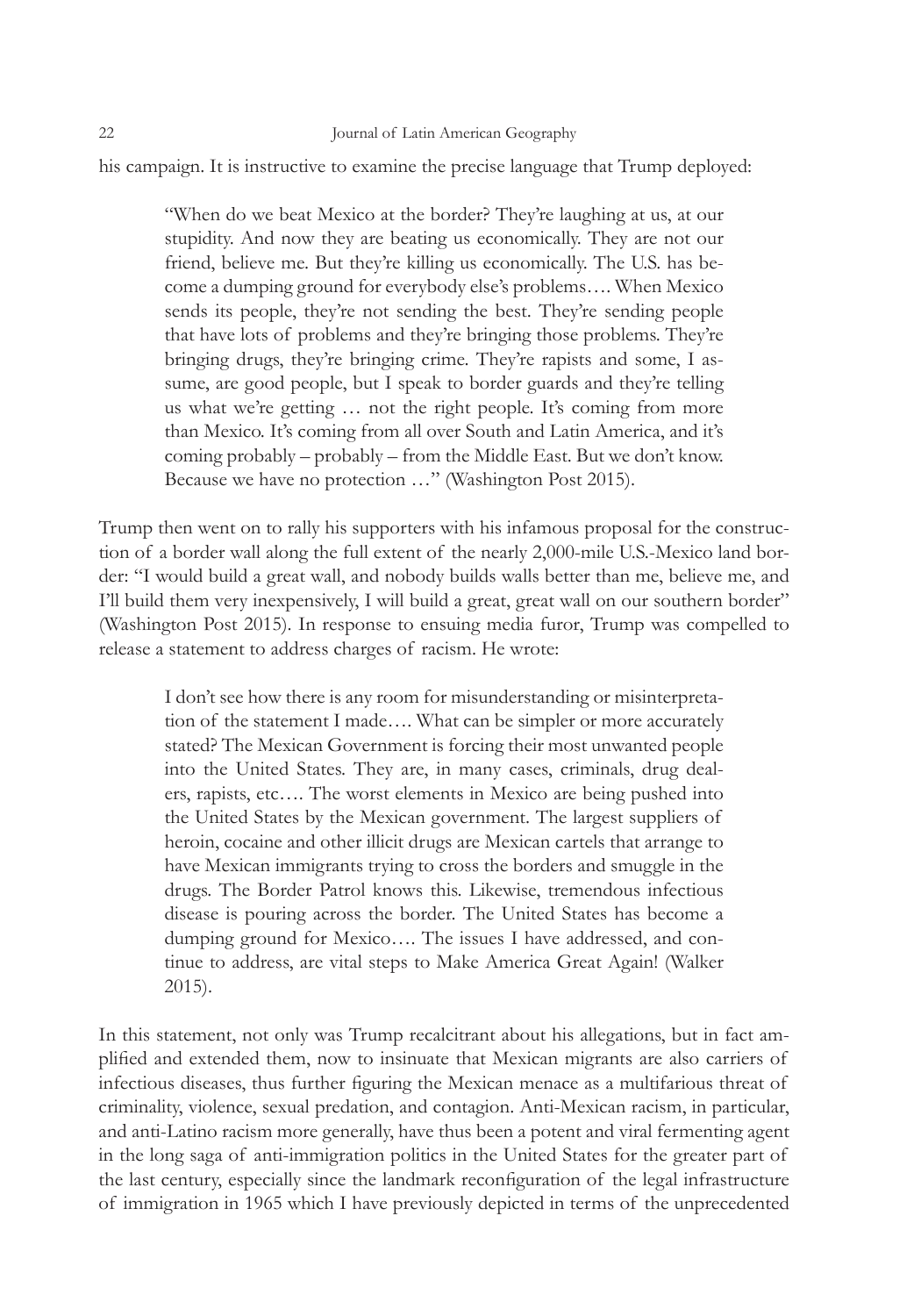#### **The Incorrigible Subject** 23

legal production of migrant "illegality" in ways that have been disproportionately deleterious for Mexicans in particular, and for Latin Americans more generally (De Genova 2004; 2005:213-49; cf. Nevins 2002/2010; Ngai 2004). In a dissimulation of the toxicity of his racist appeal, notably, Trump was careful to reinstate the divisive fgure of migrant "illegality" as the real object of his animus: "Many fabulous people come in from Mexico and our country is better for it. But these people are here legally, and are severely hurt by those coming in illegally" (Walker 2015). In a concurrent interview Trump added, "The Latinos love Trump, and I love them" (Spodak 2015).

Literally from the very outset of his bid for the presidency, Trump's political strategy has depended on castigating Mexican/migrant "illegality" and excoriating the phantasm of a purportedly "open" U.S.-Mexico border as pivotal elements in his rather crass mobilization of anti-Mexican racism, in particular, and anti-immigrant nativism, more generally. Notably, the call to refortify the U.S.-Mexico border was simultaneously affliated with anti-Muslim racism by implicitly raising the securitarian spectacle of "terrorism" and invoking the specter of a porous border with Mexico that can be readily exploited by "enemies" from the Middle East (cf. De Genova 2007a; 2011; 2013b). Trump's forlorn litany of how the United States has become the "dumping ground for everybody else's problems," particularly as embodied in the proverbial hordes of "unwanted" migrants, was conjoined (in the same speech) to the portentous contention that the United States is "becoming a third world country" (Washington Post 2015). Furthermore, what is particularly striking, for present purposes, is that the racialized fgures of Mexican "rapists," drug smugglers, disease, and criminality, in general, are amplifed in Trump's discourse to encompass all of Latin America. Thus, the mobility of Latino migrants itself is implicated in the spectacular discourse that conjures an image of migration as a destabilizing "unwelcome" intrusion and a corrosive "unwanted" presence. After all, much as the U.S.-Mexico border has long been conventionally understood to be the place where Latin America begins, so also was it ideologically fgured as the place where the Third World begins (De Genova 1998; 2005:95-146). Hence, Trump's bombastic project of "making America great again" has been inextricable from the injunction to "build a wall" that promises to insulate the United States from Latin America and keep the contagion of Latino migrants out. Recapitulating the legacy wherein (Latin) America conjured a frontier space where aggressive European colonial powers projected their fears, fantasies, and desires, this distinctly beleaguered articulation of U.S. nationalism similarly requires Latin America to supply a figure of alterity that is always dangerously close.

There is virtually nothing in Trump's anti-Mexican/ anti-Latino racism that is new in any way. It is perhaps more brazen in its nativist vulgarity and more unabashed and unapologetic in its racism (post-hoc equivocations notwithstanding) than what has become customary during the Obama administration, and for this very reason, more appalling and repugnant to many who may have been comforted by the avowed (if disingenuous) post-racialism of the Obama era (De Genova 2010a). But like the man himself, there is woefully little in Trump's political rhetoric that is original or creative. Moreover, the U.S.- Mexico border has long been a premier site for the deployment of increasingly militarized tactics and technologies of enforcement, including of course physical barricades (Dunn 1996; 2009; Nevins 2002/2010; cf. Burridge et al. 2012). The ceaseless fortifcation of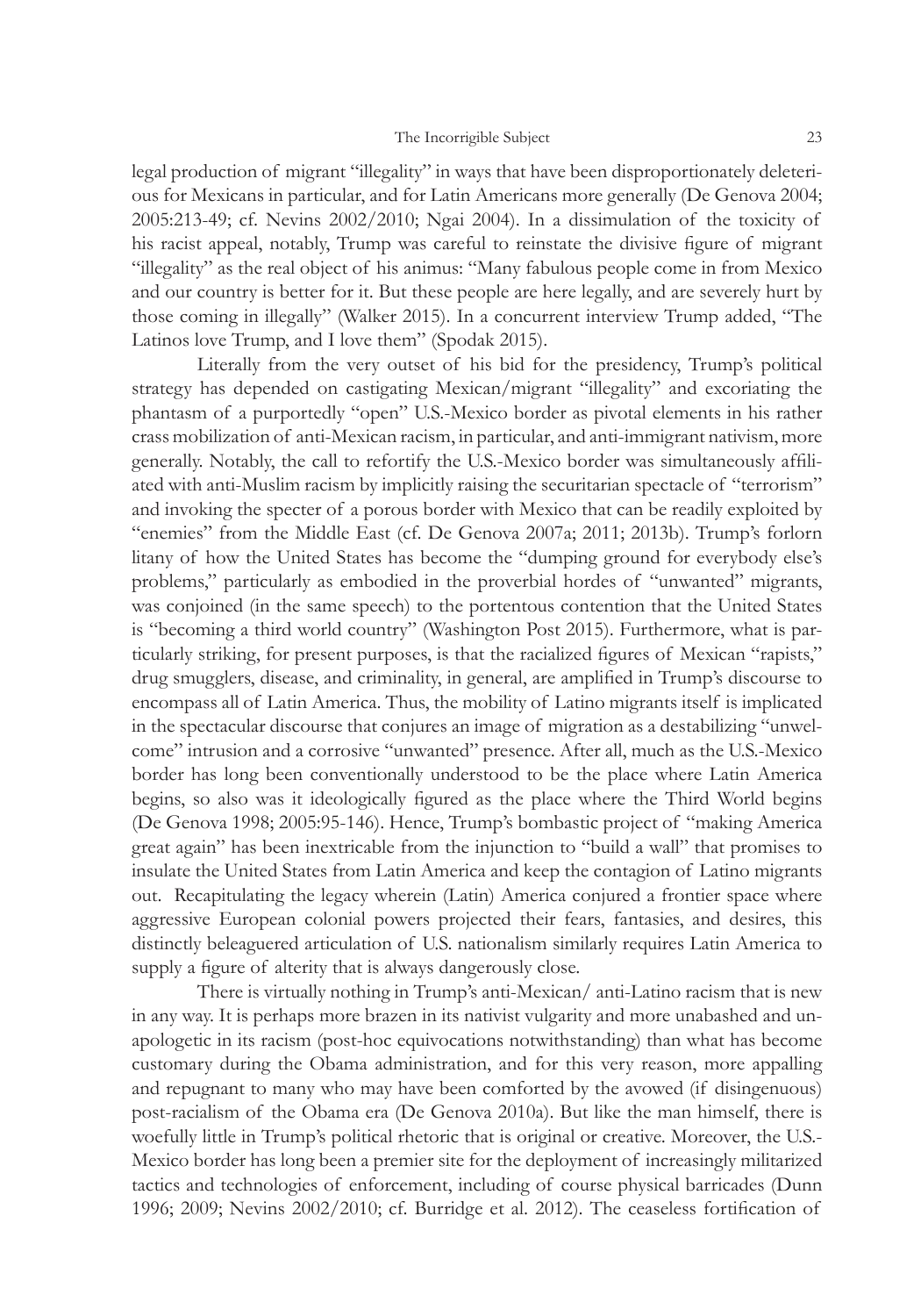the U.S.-Mexico border — that infamous partition that was always supposed to be where "Latin America" ended — presents the epitome of what I have depicted as a spectacle of "exclusion" that mystifes its own obscene secret: the permanent subordinate "inclusion" of illegalized (predominantly Latin American) migration (De Genova 2012; 2013c). Such spectacles of border enforcement conceal the fact that even those migratory movements which are officially prohibited, branded as "illegal," and supposed to be absolutely "unwanted" and rejected are in fact, objectively speaking, actively encouraged and enthusiastically facilitated. So-called "illegal" and offcially unauthorized migrations are, to various extents, actively and deliberately imported, and welcomed by prospective employers as a highly prized variety of labor-power.

Consider, for example, the following description of the border fence that separates Nogales, Arizona from Nogales, Mexico:

"The border is sealed tighter than ever, the result of billions of dollars spent with the prospect of billions more if [new] immigration legislation passes Congress. The fence is new, the technology up-to-date, the military hardware — planes, drones, all-terrain vehicles — abundant" (Downes 2013).

This would seem to be a depiction of the ostensibly exclusionary border at its most spectacular, indeed. And yet, in the very same article, one encounters the following rather frank assessment:

"The fence ... is a see-through wall of vertical steel rods 15 to 18 feet high, set four inches apart in a deep bed of concrete. It is a rusty ribbon that runs up and down dusty hills and streets, cutting one city into two and jutting into the desert for a few miles east and west. An impenetrable barricade it is not. A climber with a rope can hop it in less than half a minute. Smugglers with jackhammers tunnel under it…. As a monument to futility and legislative malpractice, however, it achieves perfection.… There is unavoidable cruelty and death.… The fence shunts migrants miles out into the burning, freezing desert. There they die, trying to make their way ..." (Downes 2013).<sup>3</sup>

Of course, the appalling escalation in migrant deaths has been a very predictable consequence of the militarization and barricading of the border. Yet, the brute fact is that some die while many others survive and prevail in their illegalized migratory projects (De Genova 2015b). Thus, the increasing fortifcation of the U.S.-Mexico border, in its grand and ever-increasingly deadly performance of "exclusion," is permanently accompanied nonetheless by the ever-expanding fact of illegalized migration.

In spite of the dominant discourse over the last decade or so that the U.S. immigration system and border enforcement regime are "broken," and thus in spite of the perennial appearance of the U.S.-Mexico border's inadequacy or dysfunction, this is a border (like most borders around the world) that has long served quite reliably, effectively,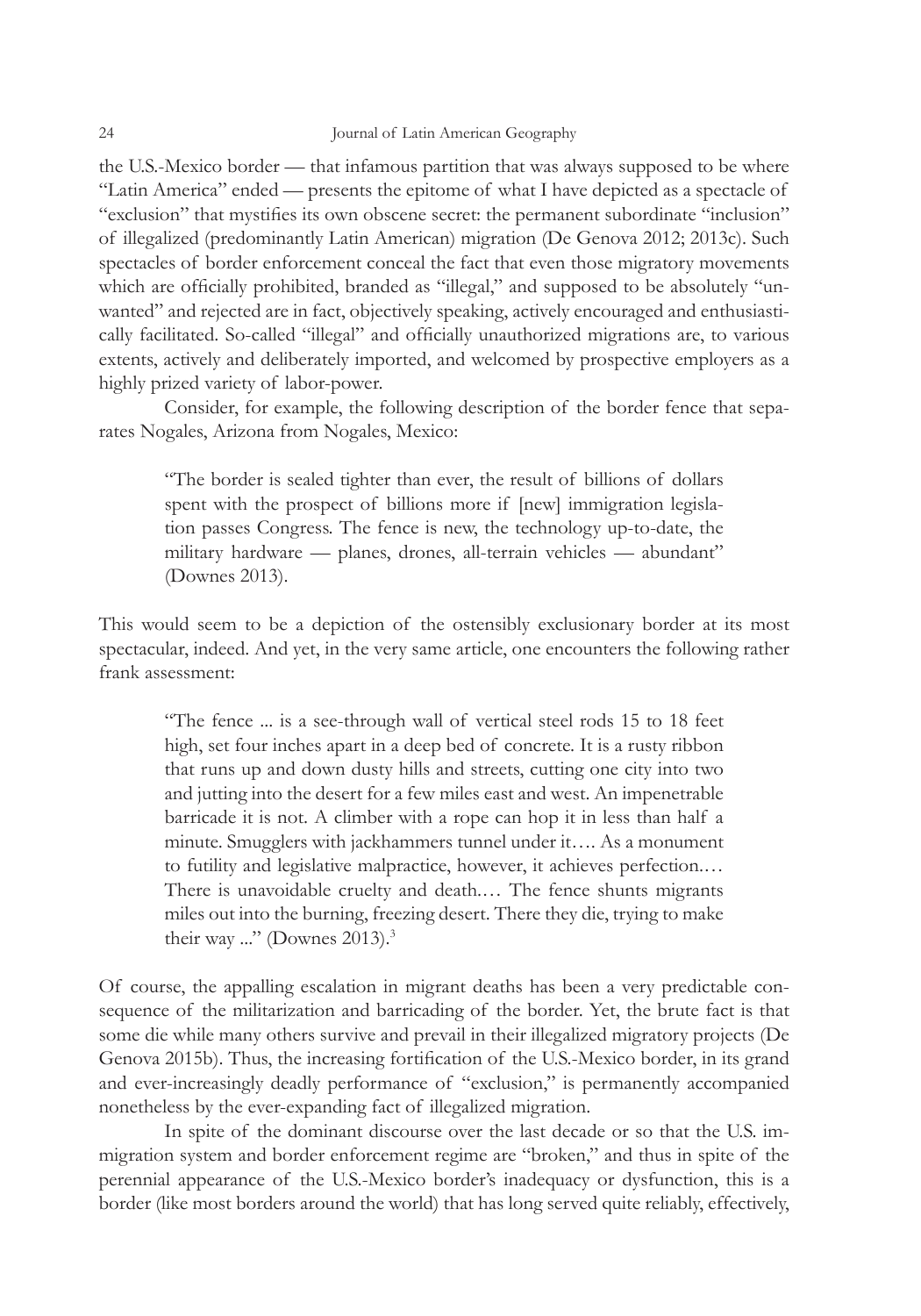### **The Incorrigible Subject** 25

and predictably as a *flter* for the unequal exchange of various forms of value (Kearney 2004; cf. Heyman 2004). This fltering character of borders is especially visible in those instances, such as the militarization of the U.S.-Mexico border over the last few decades, where an intensifed enforcement at the border crossings of easiest passage relegates illegalized migrant mobilities into zones of more severe hardship and potentially lethal passage (Dunn 2009; Nevins 2002/2010; Stephen 2008; cf. Andersson 2012; 2013; Bredeloup 2012; De Genova 2015b; 2017; Lecadet 2013; Weber and Pickering 2011). In a de facto process of artifcial selection, these deadly obstacle courses serve to sort out the most able-bodied, disproportionately favoring the younger, stronger, and healthier among prospective (labor) migrants, and likewise inordinately favoring men over women. Hence, by converting "unauthorized" migration into a treacherous, death-defying endurance test, the autonomy and subjectivity of migration is subjected to what is merely the beginning of a long apprenticeship into a lifelong career of arduous exploitation.

The militarization and ostensible fortifcation of borders, as a result, prove to be much more reliable for enacting a strategy of *capture* than for functioning as mere technologies of "exclusion." Once migrants have successfully navigated their ways across such borders – and this has been abundantly verifed by the reinforcement of the U.S.-Mexico border – the onerous risks and costs of departing and later attempting to cross yet again become inordinately prohibitive (Durand and Massey 2004:12; Massey 2005:1, 9). Rather than keeping illegalized Latino (and other) migrants out, therefore, the militarization of the border simply tends to *trap* the great majority of those who succeed to get across, now caught – indefnitely – *inside* the space of the U.S. nation-state as a very prized kind of highly vulnerable migrant labor. Thus, in spite of the dominant discourse that the U.S. immigration system and border enforcement regime are broken, this perfect "monument to futility" (in the phrase of the article in the New York Times) is a border that has long served quite reliably and predictably as a flter for the subordinate (illegalized) inclusion of migrant labor from Latin America (and above all, from Mexico).

# **Migrant Insurgency, Anti-Immigrant Backlash**

The subordination of undocumented migrant labor, however, has been inseparable from the sheer "disobedience" of autonomous border-crossing itself, as well as the outright insubordination of migrant struggles. We therefore cannot even begin to comprehend public discourse and political debate around immigration in the United States today without refecting on the lasting repercussions of the mass migrant protest mobilizations of 2006, when migrants, their children, and their allies marched in the millions in cities and towns all across the United States to defeat what would have been the most punitive immigration law in U.S. history. "*¡Aquí Estamos, y No Nos Vamos!* [Here we are, and we're not leaving!]." So rang out the resounding affrmation of Latino/migrant *presence* in the United States. Here indeed was a defant and exuberant affrmation of the irrepressible and inextricable presence of *americanos –* which is to say, *latino-*americanos – within the space of the U.S. nation-state. Against the presumptuous usurpation of "American" identity as the exclusive preserve of U.S. nationalism, Latino migrants' bold proclamation of their presence involved staking a claim to space within the United States that often has been explicit about those migrants' own sense of entitlement as (Latin) Americans to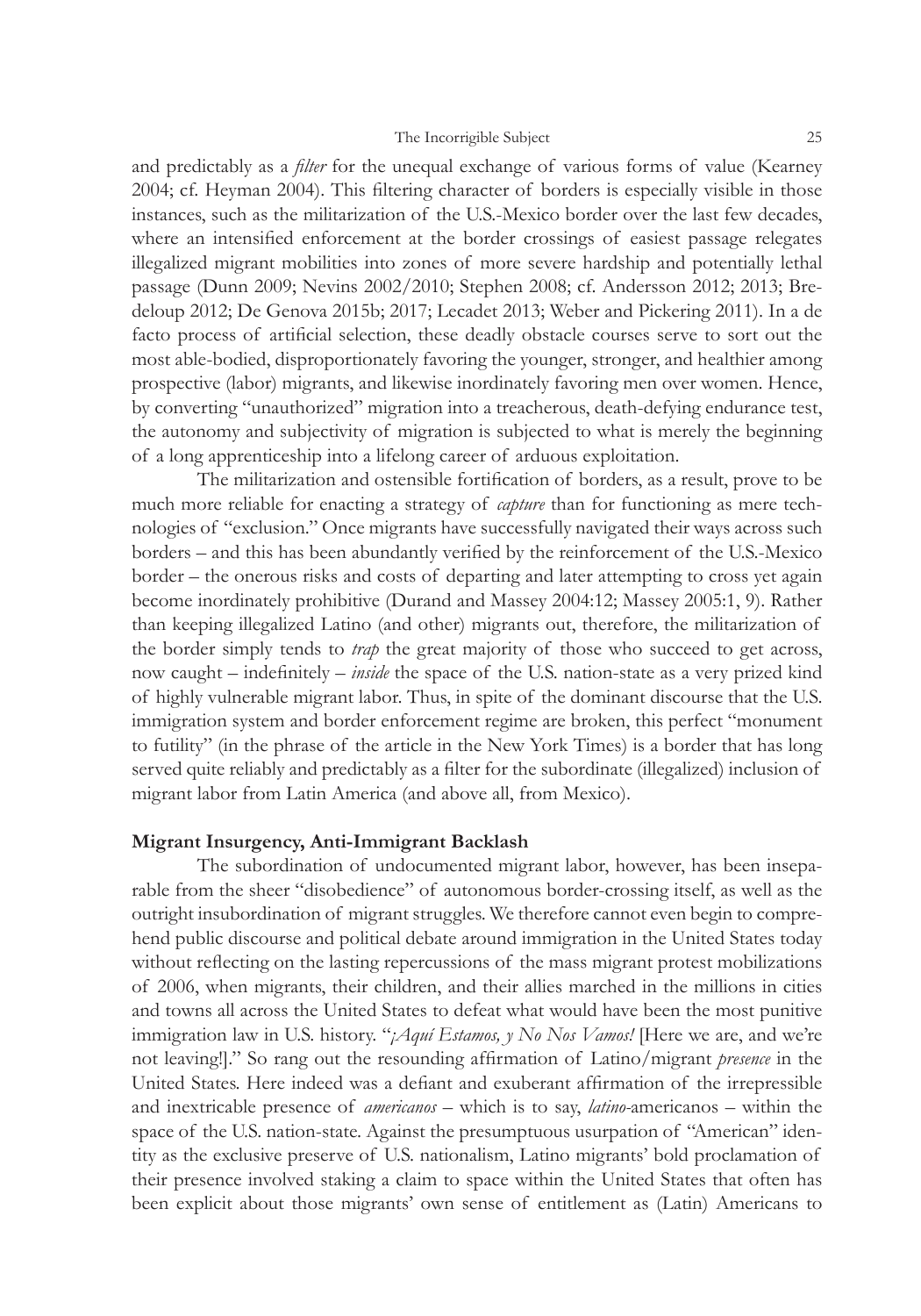appropriate and inhabit a trans-continental American space of belonging. When migrants chanted this slogan during the unprecedented mass mobilizations of 2006, they repudiated the notion that, as migrants, they could be treated as "foreigners," people "out of place" – displaced, disposable, deportable.

As we have seen in my brief preface on the specifcally *American* history that literally made the very idea of "world history" possible, this contemporary migrant politics of presence reconfrms what has been one of the defning hallmarks of global modernity. The people of the Americas are not only "here" (in the United States), now, but have *always* been "here" – at the center of the political economy of global capital accumulation, a constitutive vital force in the production of the modern world. The production of a space that we have come to know as "Latin America" has been one of the profound and complex repercussions of these global socio-political and political-economic processes. Moreover, as scholars in Latin American and Latino Studies, when we engage in research or produce social theory, in the words of Edward Said, "we are ... *of* the connections, not outside and beyond them" (1989:217; emphasis in original; cf. De Genova 2013d). We are *of* the connections that situate Latin America centrally within a global history and geography; the connections that generate Latino migrations out of the larger interrelation between Latin America and the United States; the connections that situate Latin American migrants squarely at the center of the racial nativism of Donald Trump's political career; and the connections that call upon us to analyze and theorize the wider cultural politics, social movements, and political struggles of Latino migrants and citizens in the United States. We are *of* the connections – as participants.

I have written previously about the ubiquity and emotive power of the *¡Aquí Estamos!* chant in the context of the 2006 migrant protest mobilizations, in terms of what I consider to be a *queer* politics of migration (De Genova 2010c). The assertion "Here we are, and we're not leaving!" is quite consonant with the renowned chant of queer mobilization: "We're here, we're queer, get used to it!" Both, I argue, are defant affrmations of *presence* that literally ask for nothing, petition for nothing, appeal for nothing, demand nothing. This comparison is especially illuminating when considered in light of the second half of the migrant struggle chant: "*¡Aquí estamos y no nos vamos, y si nos sacan, nos regresamos!*" [Here we are, and we're not leaving! And if they throw us out, we'll come right back!]. Here, we appreciate all the more clearly that what was at stake in 2006 was precisely the question of migrant "illegality" and undocumented migrants' susceptibility for deportation. By implication the millions of migrant protesters proclaimed: "We're here, we're 'illegal,' catch us if you can!" In this spirit, migrants matched their affrmations of presence with the assurance that even if they were to be deported (made absent), they could never in fact be truly expelled and their presence could never be truly eradicated: they would come right back. Thus, this politics of presence in the United States was also a transnational politics of *mobility*, articulated from "here" (*¡Aquí Estamos!*) but also, simultaneously, from beyond the border, from outside the space of the nation-state, from the other side of the horizon of deportation ("We'll come right back"). In this respect, we could say that they were speaking from the space that José David Saldívar has memorably called "our global Borderlands" (1991:xvii). Taking a cue from Frances Aparicio, who suggests that "the 'border subject' … has been the most important concept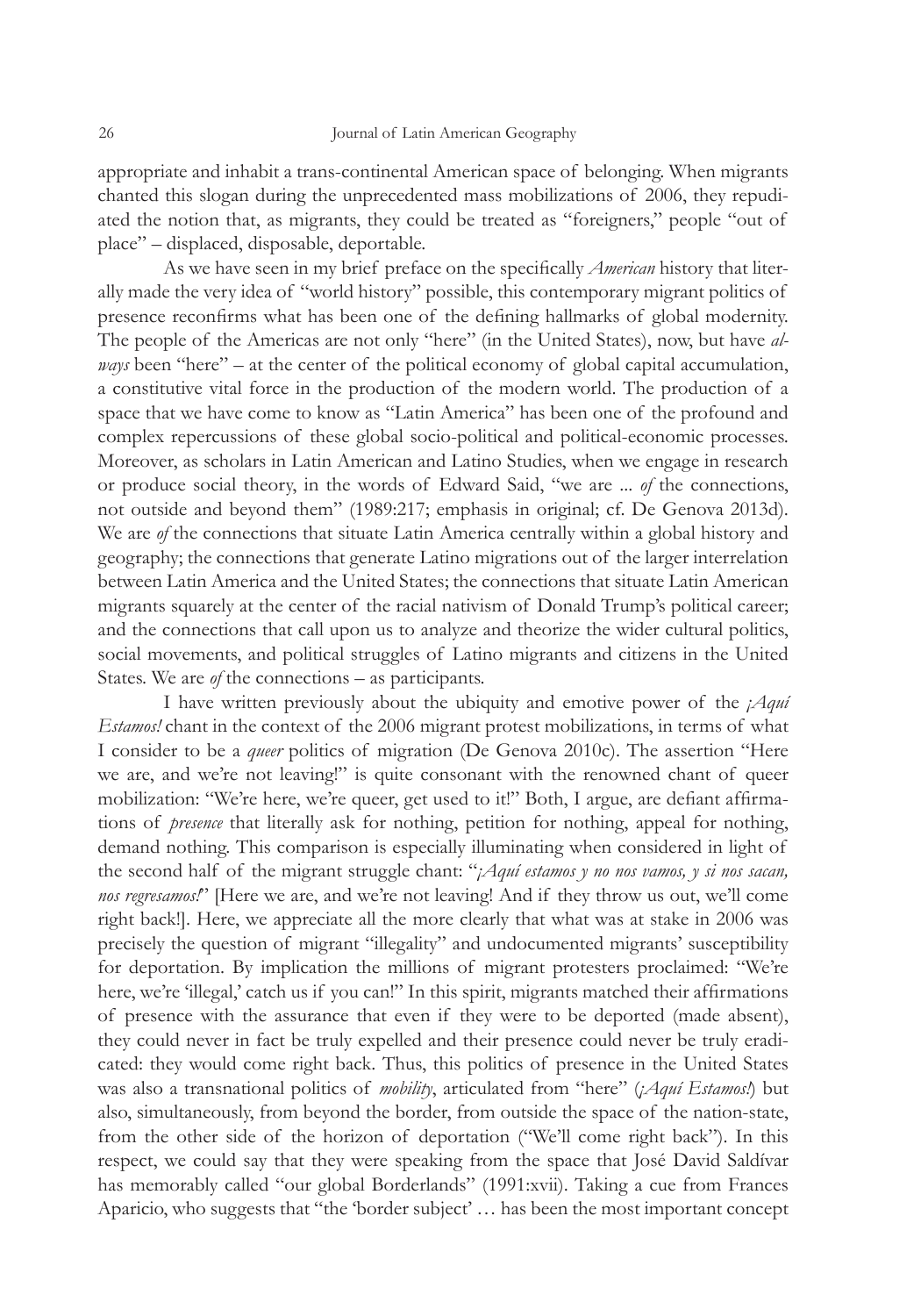that Latino studies has contributed to cultural studies in the United States, Europe, and Latin America" (2003:13),<sup>4</sup> we may recognize in the border subjectivities of migrants who articulate themselves from the global borderlands the expression of *a politics of space* that is always inherently incommensurable with anything resembling the positivistic cartographic segregation of ostensibly separate and discrete places or regions — such as the United States ("America") and "Latin America" — enforced through ideological partitions and the material and practical tactics of border policing (De Genova 1998; 2005:95-146; cf. 2015a).

Both chants – "*¡Aquí Estamos!"* and "We're here, we're queer" – can be understood to be radically counter-normative and anti-assimilationist affrmations of the already established fact of presence. But they are likewise affrmations of a kind of defant *incorrigibility*. They proclaim, in effect: Not only are we "here," but also: we are different, we have no proper place within your normative or legal order, but there is nothing you can do about it – you can never get rid of us. Anticipating another slogan of the ensuing struggles over U.S. immigration politics, associated mainly with the struggles of the undocumented but U.S.-raised sons and daughters of migrants who brought them to the United States as small children (the so-called DREAMers), Latino migrants during the 2006 marches (in their millions) were boldly announcing that they were *Undocumented but Unafraid*, deportable but insurgent nonetheless. Hence, we must refect a bit further upon the particular sort of subjectivity that is at work here — what we might consider to be *the incorrigible subject* of this politics of incorrigibility.

Not only was this an enunciation of the self-styled subject of the specifcally Latino/migrant political protests in 2006 against the U.S. immigration regime and the antiterrorist pretensions of the Homeland Security State; this was also an articulation of the incorrigible subject of the capital-labor relation itself. Not only was this the audacious expression of specifcally Latino political mobilization, in other words, but it was also, simultaneously, the articulation of the constitutive and inextricable presence of *labor*  (migrant labor) *– within*, but also *against*, capital. How else to explain the designation of May 1<sup>st</sup>, International Workers' Day, as the 2006 protests' focal point for nation-wide mobilization, which was thereby reinvented as the "Day without an Immigrant" boycott and general strike? The autonomous subjectivity of migration here reveals itself to be always also the autonomy and subjectivity of migrant labor (cf. Mezzadra 2001; 2005; 2011; Mitropoulos 2006; Moulier-Boutang 1998; 2001; Moulier-Boutang and Grelet 2001; Rodríguez 1996; 1999). In effect, the incorrigible subjects of migrant labor were declaring (to capital): Here we are – there's nothing you can do about your fundamental dependency upon us; you owe your very existence to our energies and vitality, so you could never get rid of us. This is, after all, the defning contradiction of the capital-labor relation – that living (human) labor is the source of all economic value, that labor is the creative subject producing all wealth. Labor within capitalist social relations is, in this sense, always simultaneously labor *for* capital and also *against* capital, leaving both labor and capital deeply ensnared in a contradictory, interdependent, and fraught condition. Always at least potentially an insubordinate force, however, the laboring subject under capitalism is precisely an incorrigible subject.

The unprecedented mass migrant mobilizations of 2006 achieved an astounding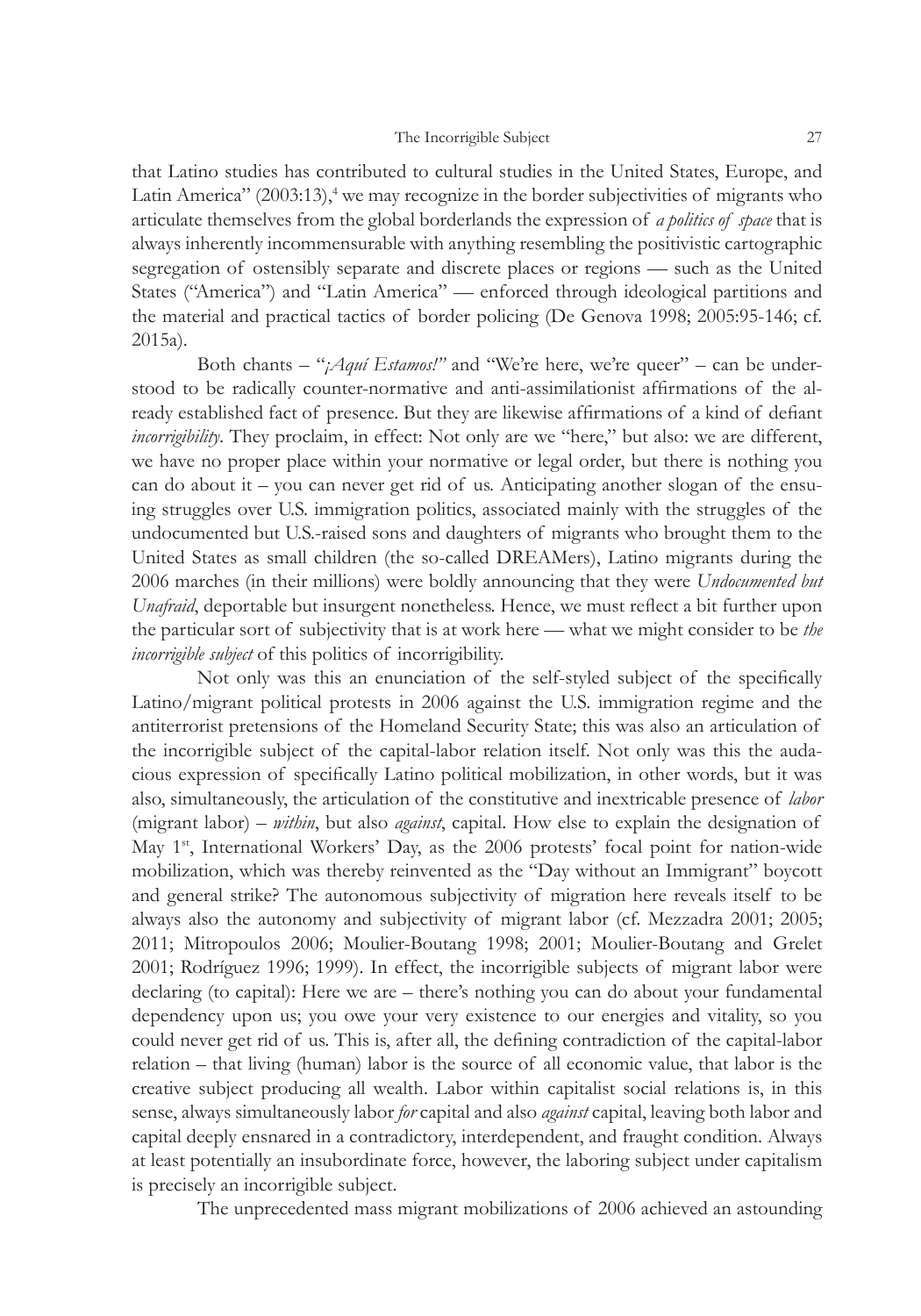victory within a very short period of time: over a period of about a month and a half, the marches soon succeeded to completely and decisively derail the proposed law that had instigated the protests, and which had already passed in the House of Representatives and was still being debated by the Senate.<sup>5</sup> Furthermore, no comprehensive immigration legislation has been feasible since. In short, in the face of the incorrigible subjectivity of the migrant struggle in 2006 and its extended aftermath, the political establishment in the United States was profoundly crippled. The insurgency of migrants (disproportionately non-citizens with no voting rights, including literally millions who were – and largely remain – "illegal") – and the politics of sheer incorrigibility so forcefully manifested in that mass movement – produced a political crisis around immigration policy, which has remained fundamentally irresolvable until now.

Of course, this unprecedented popular defeat of a particularly heinous anti-immigrant legislation was met by a protracted reactionary backlash, the conclusion of which we have yet to witness. Immediately, the insurgency of migrant labor in 2006 was met with an aggressive escalation in immigration policing in the interior of the United States, particularly in the form of workplace raids and subsequent deportations (De Genova 2009). Although these large-scale raids were subsequently discontinued under the administration of Barack Obama, the transformation of routine traffc stops by local police into occasions for immigration surveillance and apprehensions dramatically expanded. Furthermore, state legislatures responded to the Congressional stalemate with a new proliferation of state-level immigration laws. During 2007 alone, 1,562 state-level antiimmigrant bills were introduced, and 240 were enacted across 46 states. In the frst quarter of 2008, another 1,100 bills were introduced across 44 states (Cave 2008). Accompanying such legislative tactics has been an unrelenting campaign of locally improvised forms of intensifed state-, county-, and municipal-level immigration enforcement (cf. Coleman 2007; Núñez & Heyman 2007; Talavera et al., 2010; Varsanyi 2008a,b). Thus, between federal and more local enforcement efforts, a sweeping deportation dragnet was initiated under the administration of George W. Bush, but it subsequently became a disgraceful hallmark of the Obama presidency.

Obama diligently pursued the dubious distinction of having presided over radically more deportations than any other president in U.S. history, indeed, more than the sum of all deportations under all of the U.S. presidents of the 20th century, combined. During his two terms in office, Obama operated a ramped-up immigration enforcement machinery that deported more than 2.5 million migrants (a number that does not fully reflect his final year in office, and which notably does not include those migrants who were apprehended at the border and forcibly turned back without formal "removal" proceedings, or those who were otherwise refused entry at the border) (Marshall 2016; cf. Rosenblum and Meissner 2014). Hence, when Trump promises mass deportations, it is little more than a characteristically bombastic commitment to honor the legacy of Obama, however disingenuously. The decade since the 2006 protests has been indisputably a period of intense anti-immigrant reaction, of which the election of Donald Trump is a kind of crescendo and culmination, but for which Barack Obama was a remarkably duplicitous overseer. The ferocity and persistence of that backlash, nonetheless, has been a testament to the utterly unprecedented power and incorrigible defance of the migrant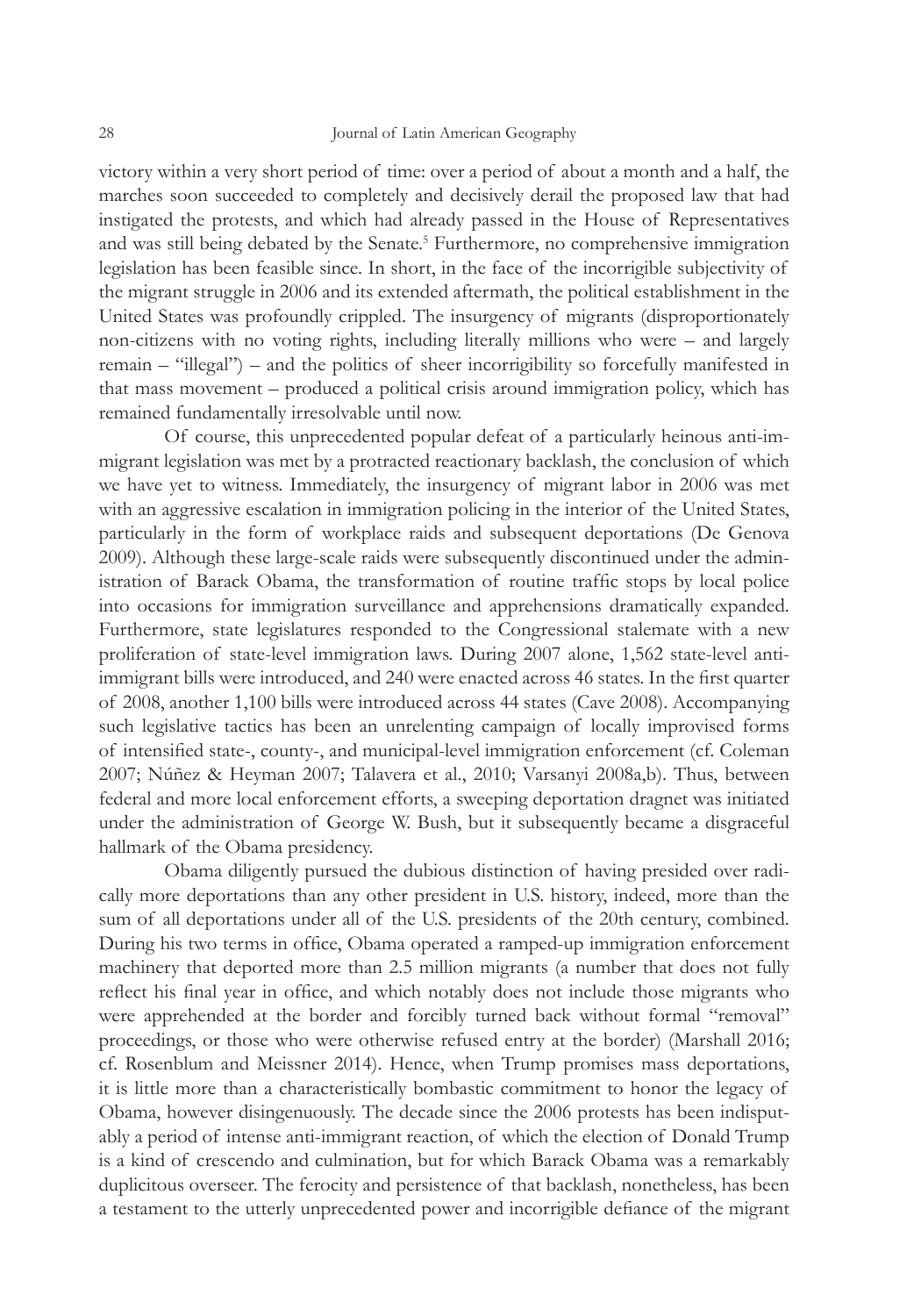mobilizations.

In spite of Obama's deceptive claims that immigration enforcement has become "smarter," more targeted and selective, purportedly going after "criminals, gang bangers, people who are hurting the community," as he claimed, "not after students, not after folks who are here just because they're trying to fgure out how to feed their families," the detention and deportation dragnet actually broadened substantially under his supervision – with only one-ffth of deportations involving convictions for serious criminal offenses, whereas roughly two-thirds had been charged with only minor infractions (frequently nothing more signifcant than a traffc violation), or none whatsoever (Thompson and Cohen 2014). Notably, a very signifcant proportion of those "removed" under Obama would historically have never been formally charged with any (non-criminal) immigration infraction. This group accounted for no more than one-quarter of those deported during the fnal year of the Bush administration, for instance. However, beginning under Obama, 90% of those deported are now offcially charged with an immigration violation, thereby prohibiting them from returning to the United States for at least fve years, and exposing anyone who might subsequently be caught returning "illegally" to a prison sentence (Thompson and Cohen 2014). Yet, remarkably, in a rather predictable refex of the intransigent partisan politics in the United States, when the yearly fgures for Obama's deportation record were made public toward the end of 2013 – showing a 10 percent decrease in deportations from the previous year – many prominent Republicans automatically responded with the allegation that Obama was actually deporting *too few* undocumented migrants. Robert Goodlatte, the chairman of the House Judiciary Committee, for instance, declared that the 2013 deportation fgures were, "just more evidence that the Obama administration refuses to enforce our immigration laws" (Preston 2013). When the most vigorous enforcement of the deportation regime in U.S. history can be castigated as nothing less than a "refusal" to enforce immigration law, we are surely in the presence of a veritable stalemate in immigration lawmaking and legislative and policy debate.

The U.S. immigration stalemate has been evident, above all, in the utter incapacity of the U.S. Congress to pass any multifaceted (so-called "comprehensive") national-level legislation since the 2006 migrant protests.<sup>6</sup> Notably, on November 20, 2014, Obama announced executive action to institute a reprieve from the immediate threat of deportation for select categories of undocumented migrants (notably, amounting to fewer than two-ffths of the total estimated population, and contingent upon numerous eligibility restrictions and compliance with various penalties). Indeed, on this occasion, he addressed himself emphatically to the legislative impasse: "To those members of Congress who question my authority to make our immigration system work better, or question the wisdom of me acting where Congress has failed, I have one answer: Pass a bill" (Shear 2014). Congratulating himself for heightened immigration enforcement yet simultaneously dissimulating about the fact of staggeringly unprecedented numbers of deportations during his presidency, moreover, Obama disingenuously asserted that deporting millions is "not who we are": "Mass deportation ... would be contrary to our character." <sup>7</sup> Predictably, while de-emphasizing indiscriminate immigration enforcement in the interior and proposing modest relief for some undocumented migrants already resident, Obama's executive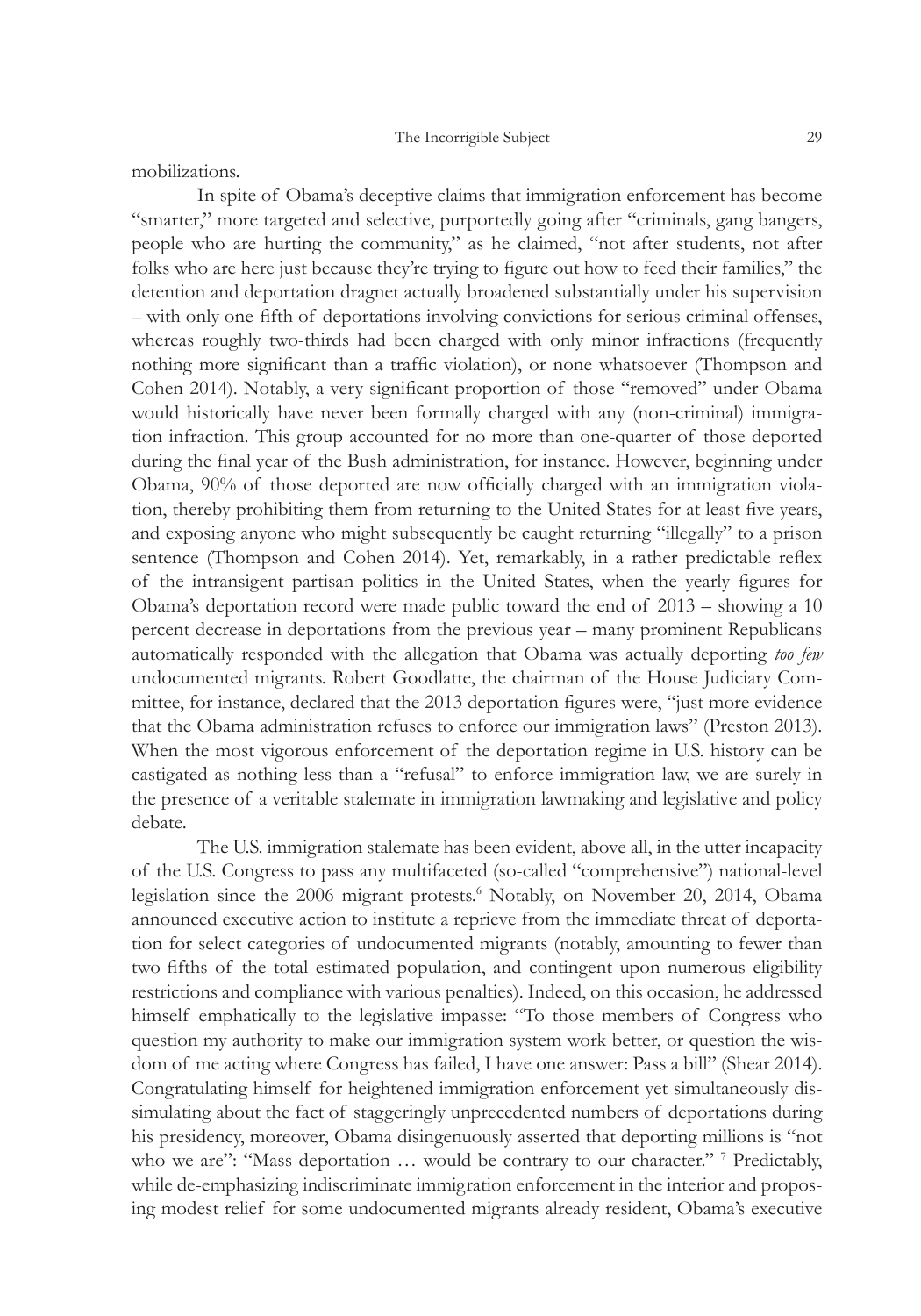action prescribed yet another expansion of policing at the U.S.-Mexico border aimed at the interdiction of new "illegal" arrivals (inevitably including countless returning migrants who would have been previously expelled by Obama's prolonged deportation dragnet). As usual, even modest relief for select categories of deportable persons (most of whom had not even migrated of their own volition) was proposed with the seemingly obligatory legitimating justifcation that there would be a further expansion of the enforcement spectacle at the U.S.-Mexico border.

The sole exception to the national-level legislative impasse around immigration, revealingly, was the perfunctory Secure Fence Act of 2006 (Public Law 109-367), which was remarkably narrow in scope: it was singularly dedicated to providing for the further presumed fortifcation of the U.S.-Mexico border with hundreds of miles of new physical barriers to be added to the existing 125 miles of fence. Indeed, in the face of an utter political stalemate ensuing from the abortive debate over the bill derailed by the 2006 migrant protests, this law's passage later that same year reconfrmed that the unrelenting reinforcement of the U.S.-Mexico border — as a presumptively legitimate response to the putative "problem" of "illegal" migration — has long been a standard fallback position for all U.S. immigration politics: when in doubt, further militarize, securitize, or simply barricade the intractable border with Mexico. Hence, when Trump incites his supporters with the utterly implausible notion of "building a wall," it is little more than a hyperbolic expression of what has otherwise been a rather routine fxture of U.S. immigration policy.

# **The Autonomy of Migration: Mobilizing the Americas**

The cross-border mobility of illegalized migrants is deeply infected by migrants' own diverse aspirations and heterogeneous projects. The human freedom of movement and its proclivity for circumventing or subverting borders around the world – the autonomy of migration that is everywhere in evidence, on an ever greater scale – confronts a horrifying panoply of material and practical impediments and obstructions. Nevertheless, these humble border crossers represent the incorrigible subject of nearly all contemporary border regimes. Even when borders are deployed to facilitate cross-border mobility (as in the recruitment of "legal" migrants), migrants remain autonomous subjects, with their own aspirations, needs, and desires, which necessarily exceed any regime of immigration and citizenship. Thus, migrants' mobility projects and the differential spaces they generate enact an elementary freedom of movement to which borders are intrinsically a response, however brutal. But in spite of it all, human beings continue to prevail in their mobility projects, unceasingly and tirelessly establishing migration as a central and constitutive fact of our global postcolonial present. The disciplinary effect of these regimes of border policing and immigration law enforcement, consequently, is necessarily directed at "correcting" these obstreperous and incorrigible (migrant) subjects whose aspirations, desires, and elemental freedom always overfow the narrowly construed role as effectively subordinated labor to which migrant workers are routinely relegated. In other words, every immigration regime, replete with its attendant tactics of bordering (whether or not these assume the increasingly pervasive form of militarized or securitized spectacles of ostensibly exclusionary enforcement), inevitably arises from a complex dialectic of freedom and constraint, autonomy and control.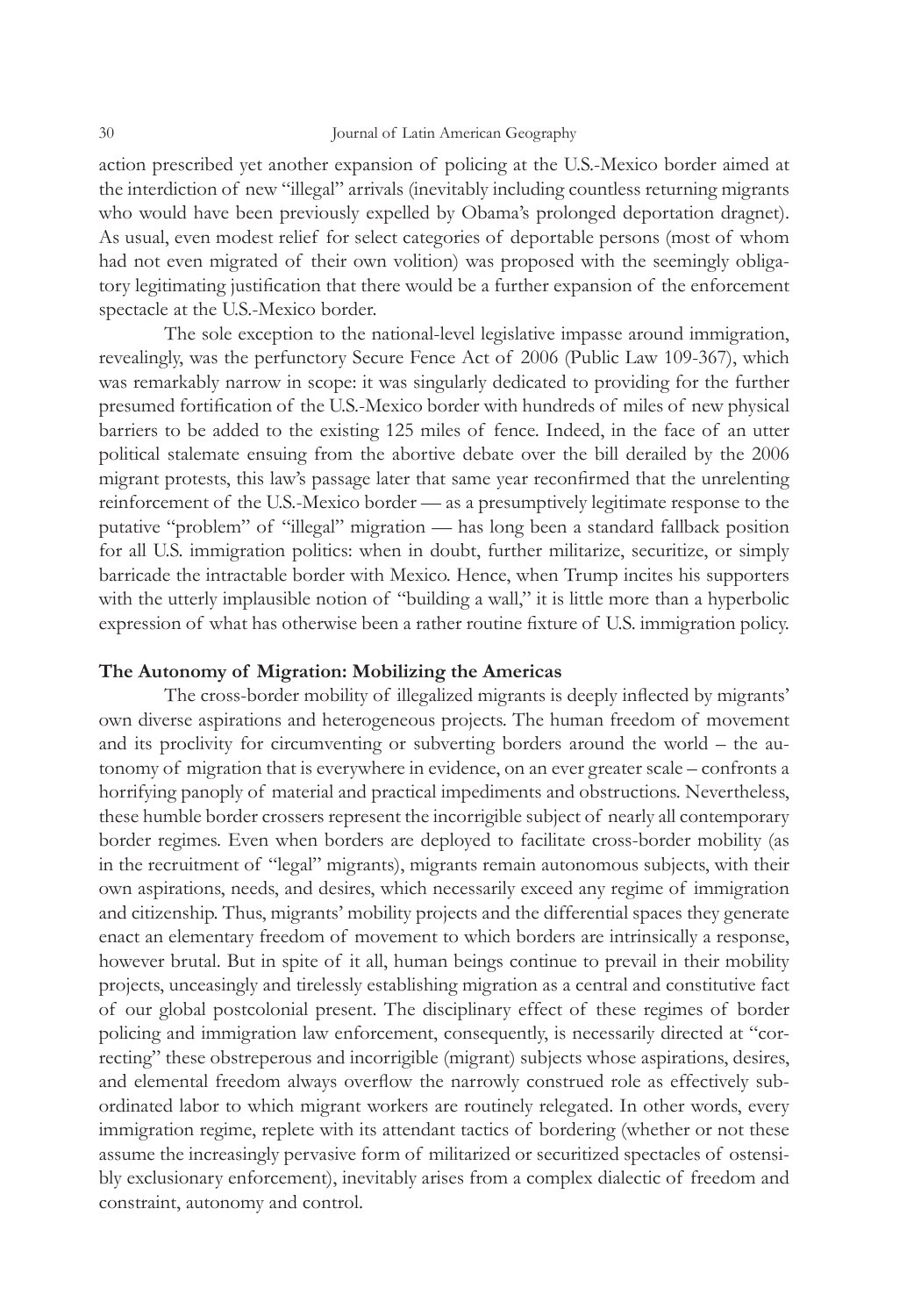The movement of people around the world, and hence across border zones, came frst. The various attempts to "manage" or control this autonomous mobility have come always as a response. Referring specifcally to the U.S.-Mexico border and human mobility across the Americas, Néstor Rodríguez has incisively discussed what he calls "the battle for the border" as being thoroughly devoted to suppressing the autonomy of migration. He explains:

"The battle for the border, which will eventually be lost, is … a reaction to … worker-led transnational socio-spatial reconfguration…. it is a struggle to resist attempts by working-class communities in peripheral countries to spatially reorganize their base of social reproduction in the global landscape…. Autonomous migration means that working-class communities … have developed their own policies of international employment independent of [states, in] ... a process that decenters the state as the regulator of human movements across international boundaries" (1996:23).

Confronting the statist perspective of a global regime of ever increasingly militarized and securitized borders, then, the basic human freedom of movement could only ever seem to be perfectly incorrigible.

Beginning in the 16<sup>th</sup> century in the aftermath of the conquest of America, capital has made and relentlessly remade the world in its own image, and according to its chaotic requirements, has sought to burst asunder every apparent barrier in the creation of an ever more unobstructed global arena for proft-making and the continuous reconsolidation of a global division of labor. Alongside this ever more intense mobility of capital on a planetary scale, there has also necessarily and inevitably been a concomitant escalation in the *mobility* of labor-power. Plainly, the history of modern slavery and other forms of bonded labor (in the Americas as elsewhere) confrm that the mobilization of labor has at times been purely coerced. Importantly, such strictly forced mobility necessarily required that such labor consequently be *immobilized* — its subordination being inextricable from its capture and confnement. But the history of such forms of subjugation has always been a history of labor's insubordination, encompassing the full range of diverse forms of refusal, sabotage, and insurrection. Hence, even under conditions of the most violent and abject repression, the irrepressible subjectivity and autonomy of labor instigated a succession of reaction formations that historically secured the normalization and dominance of a global regime of capital accumulation predicated on "free" (wage-)labor. The hegemony of this "solution" to the incorrigibility of human labor, of course, is never coequal with its genuine universality. To the contrary, one or another form of bondage remains a permanent and irresistibly desirable recourse for capital. But the world-historic defeat of slavery and its supplanting by what was promptly decried as "wage slavery" (the more far-reaching generalization of the commodifcation of human productive powers and creative capacities as "labor-power") were the result of labor's insubordination, and remain a lasting testament to the incorrigible autonomy of human labor-as-subjectivity (Moulier-Boutang 1998; cf. Moulier-Boutang with Grelet 2001).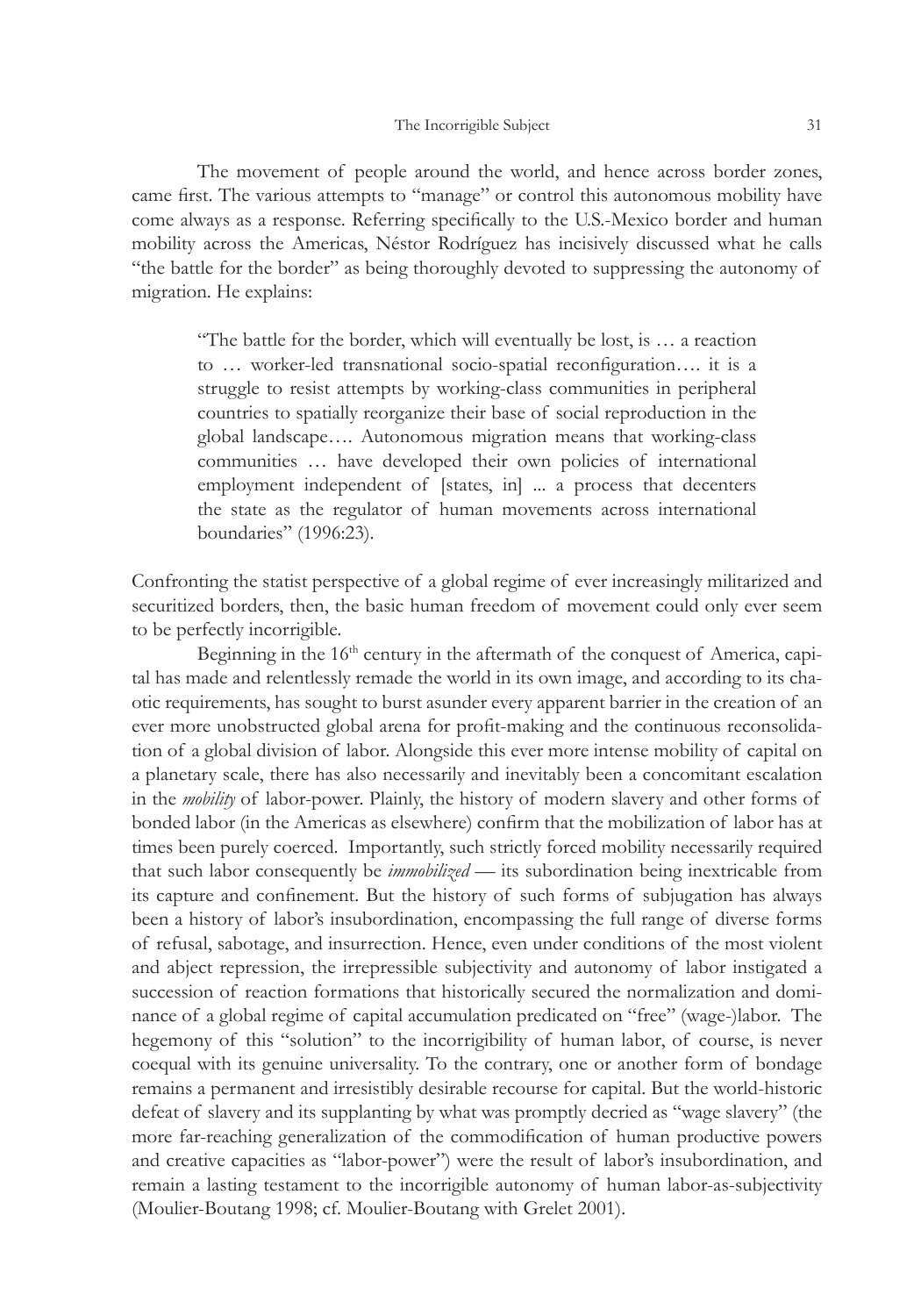As the source of all value, it is not unreasonable to say that labor-power is the premier commodity in the global circuitry of capitalist exchange. But the global movement of labor-power — homogenized, abstract labor — is embodied in the restless life and death of labor in a rather more concrete form: actual migrant working men and women. Capital can never extract from labor the abstract (eminently social) substance that is "value" except with recourse to the abstraction of labor-power, which however can only be derived from the palpable vital energies of living labor. As an operative, indeed decisive category of capital accumulation, labor-power never ceases to pertain to real fesh-and-blood working people. Under contemporary conditions, therefore, the accelerated transnational mobility of labor-power is inseparable from the migration of actual human beings.

The effectively global mobility of capital exudes a pronounced indifference toward the particular locations and forms of the labor process where it invests in favor of maximizing surplus value, and in this sense, capital tends to be exceedingly versatile. This willingness to seek a proft anywhere and everywhere, combined with a capacity to accommodate virtually any form of exploitation within the process of capital accumulation, has sometimes misled some commentators to imagine, falsely, that capital is truly cosmopolitan, averse to borders, and thus, "color-blind" or otherwise impervious to the various racial (or "ethnic"), national, linguistic, cultural, religious, sexual, or gendered differences among distinct formations of its workforce. But this is precisely where the politics of the capital-labor relation, and specifcally the politics of the labor process, is to be located – in the social relations among the embodied, concrete particularities of actual working people (living labor). The actual diversity within what otherwise appears as (homogenized) "abstract labor," therefore, is a crucial site where we may best appreciate the politics of labor subordination. The homogenized abstraction of labor-power, which is utterly necessary for the larger functioning of the capitalist production of (economic) value, can be generated in practice only under the aegis of the production of real heterogeneity and inequality in lived social relations. In other words, the *poli*t*ics* of relations of economic production must always be understood in terms of the social and political production of *difference* (Roediger and Esch 2012). Thus, capital's apparent indifference to the specifcities of the terms of conditions for extracting the maximum surplus value is sustained only through the actual struggles that differentiate labor toward the end of maximizing its subordination and exploitation.

Once we begin to examine the historical specifcity of particular nation-states and the migrations that cross their borders, moreover, we similarly can only account for the global inequalities of wealth and power at stake by also referring to the precisely postcolonial – and thus profoundly racialized – particularities at work in the historical production of the distinct "group" identities of various categories of migrants. Much of my work has been devoted to precisely this sort of problem – to account for the historical specifcity of Mexican migration to the United States, and the historical production of the social and political particularities of Mexican/migrant labor within the legal and racial (political) economy of the U.S. nation-state, but in a manner that refuses to be subsumed within the assimilationist "immigration" narratives of U.S. nationalism. Hence, in my ethnographic, historical, and socio-legal work on Mexican migration, the particularity of "Mexican"-ness is shown to be a seemingly "national" name for what is in fact a racialized transnational formation that arises at the lived intersections where the incorrigible subjec-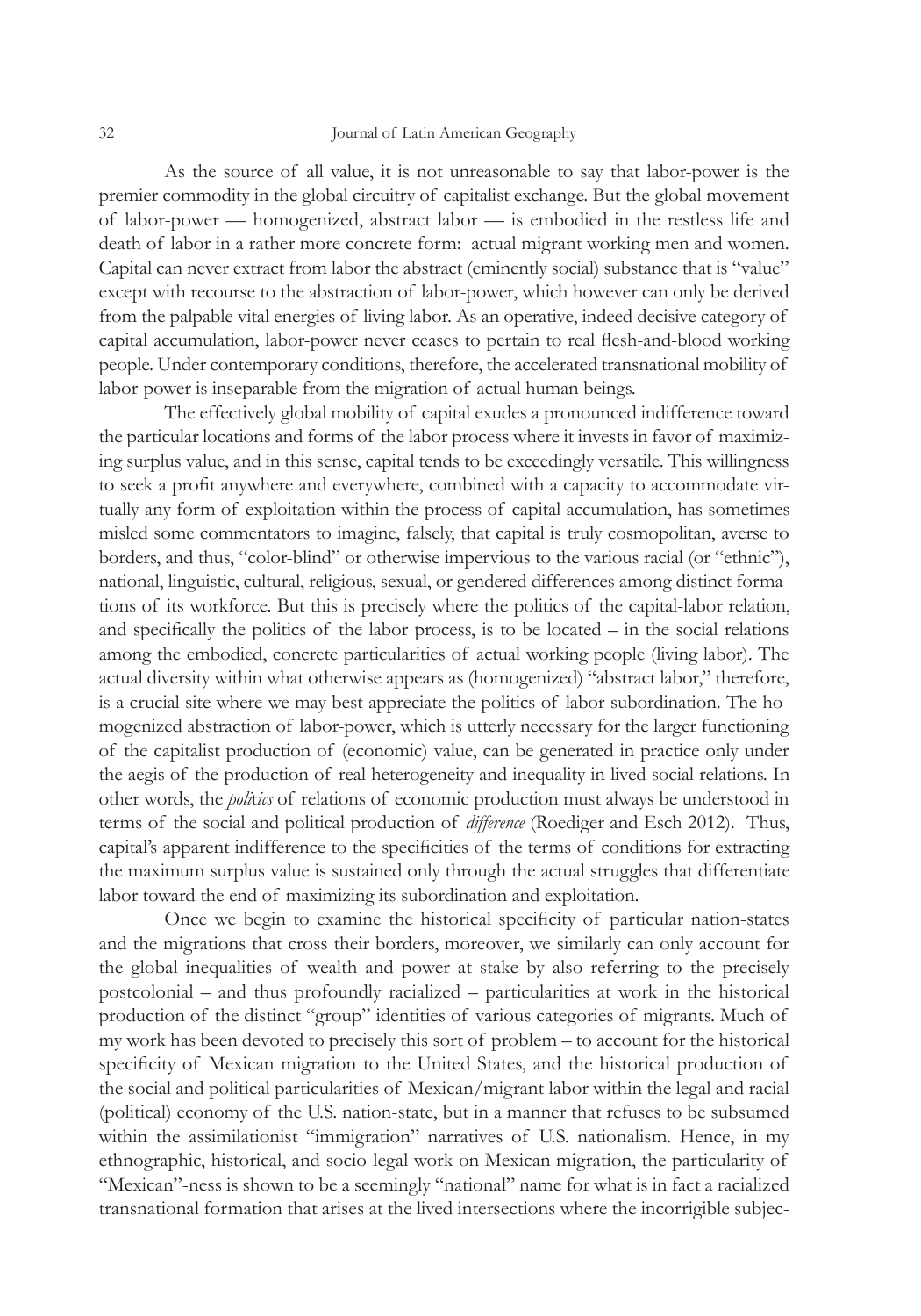#### **The Incorrigible Subject** 33

tivity and autonomy of migration defes the border regime and produces new spaces and cross-border ensembles of social relations (De Genova 2005). Indeed, labor migration between Mexico and the United States and the dynamics of interconnection between these ostensibly separate and distinct nation-state spaces supply paramount examples through which we may critically understand the diverse formations of human mobility that undergird the wider relationships between the United States and Latin America, more generally.

The historical and ongoing constitution of the U.S. state formation and its national project are incomprehensible without an appreciation of the contradictory interrelation of the United States with the rest of the American hemisphere. If, as I have already suggested, the postcolonial condition means that "Europe" as a whole is unthinkable without a critical appreciation of the material and practical as well as ideological legacies of colonialism around the world, then we must likewise adopt a comparable postcolonial perspective on the United States (De Genova 2006; 2007b). Thus, we must have the intellectual audacity to conceive of the United States as inextricable from and, indeed, part of Latin America. Indeed, the United States' imperial ambitions with regard to the imaginative geography that Martí invoked with the idea of *Nuestra América* were classically pronounced at the very moment historically when countries throughout Latin America were frst liberating themselves from European colonial rule. As early as 1823, in the wake of anti-colonial struggles for national liberation throughout the Americas, the Monroe Doctrine declared that all of the newly independent nation-states of the Western Hemisphere would thenceforth be presumptively considered by the United States to comprise its own exclusive sphere of infuence and interest, such that any intervention by the European imperial powers in the Americas would be taken as "an unfriendly disposition," not toward the sovereignty and self-determination of those Latin American peoples, but rather toward the United States and its own "rights," "peace," "happiness," "safety," and "defense." Throughout the rest of the nineteenth century as well as the twentieth, the United States repeatedly intervened militarily throughout Latin America. The sorrowful list is long and, for scholars of, from, and in Latin America, painfully familiar. The crucial point is that precisely these same countries that were the objects of U.S. military incursions and occupations tended to eventually become some of the most prominent sources of labor migrations to the United States (with Mexico and Puerto Rico foremost among them). Consequently, by the last quarter of the twentieth century, Latino migrations to the U.S. had become remarkably diverse – in Juan González's felicitous phrase, a veritable "harvest of empire" (2000).

# **The Latin/American Partition, the Harvest of Empire, and Latino Studies**

It is instructive to recall here that the very idea of *Nuestra América* so memorably associated with José Martí, the hero and intellectual pioneer of Cuban Independence, was in fact formulated during his long residence in the United States, where he spent the most formative years of his mature intellectual and political life. Indeed, with regard to the imperial ambitions of the United States, Martí wrote from the standpoint of a Latino migrant/exile: "I know the monster; I have lived in its entrails" (quoted, in translation, in Saldívar 1991:6). The very emergence of Latino Studies as a meaningful framework for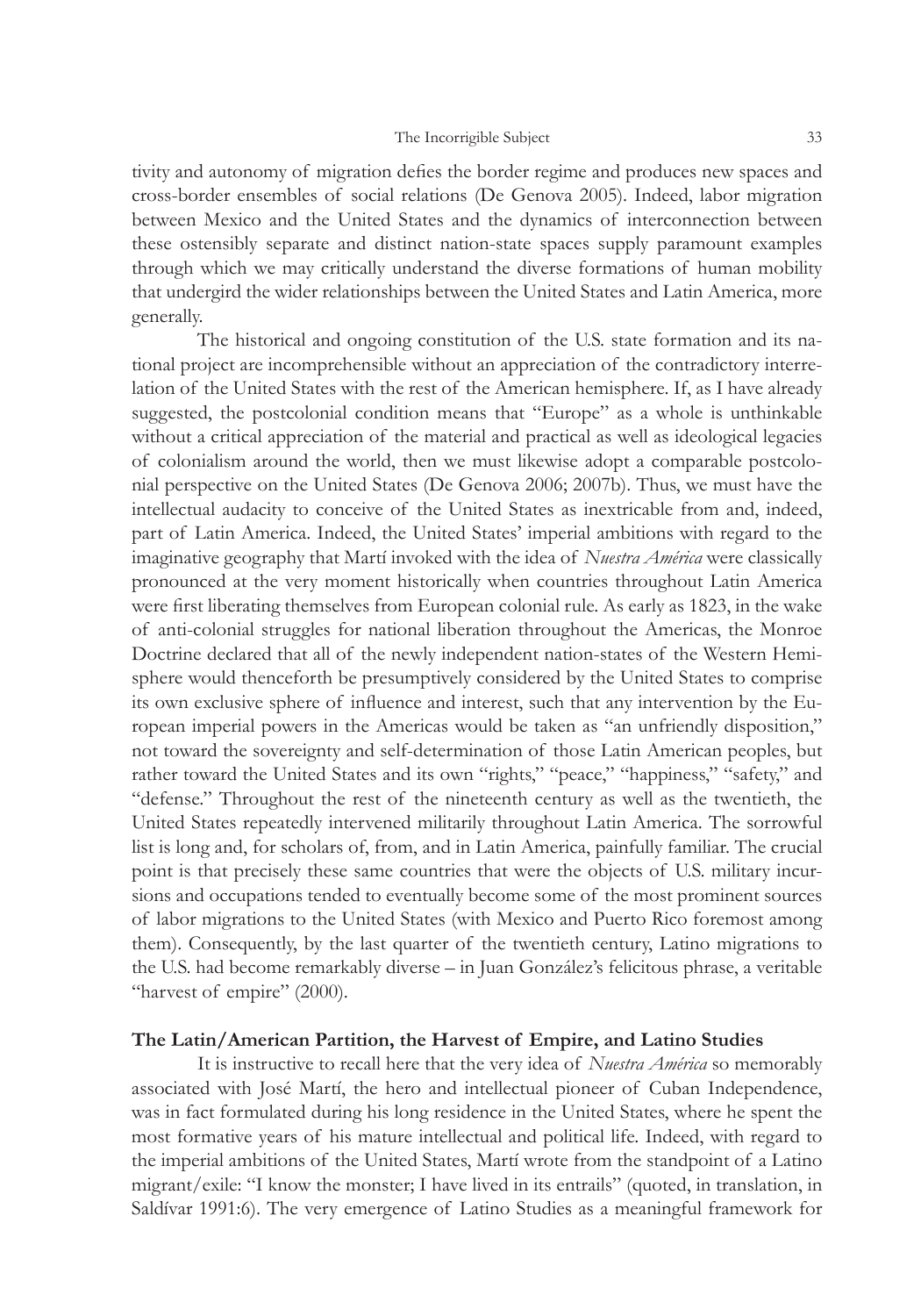critical inquiry and scholarship is itself an effect of the colonial and migratory gatherings within the United States of the inheritors of diverse histories of struggle from across Latin America. Against the methodological U.S. nationalism and the so-called "American" exceptionalism of so much of what has traditionally been fashioned as "American" Studies (which is to say, scholarship focused on the United States), a genuinely transnational Latin American and Latino studies, in tandem with other critical Ethnic Studies scholarship, makes possible a genuinely *counter*-"American" Studies – or, in other words, a rigorously transnational and truly hemispheric American studies.

What has consistently distinguished the intellectual project of Latino Studies and the allied Ethnic Studies critiques in the U.S. context is that they have forcefully challenged the practitioners of more conventionally disciplinary social science to seriously and substantively engage the critical subjectivities of the people whom they presumed to make their objects of study. In the words of Angie Chabram-Dernersesian (2003), this means that Latino Studies must also be always a site of accountability. In short, the critical project of Latino Studies can be understood to be an academic expression of the irrepressible and incorrigible subjectivity of Latino communities. It comes as little surprise, therefore, that in his book on "remapping American cultural studies" *Border Matters*, José David Saldívar characterizes the collective Latina/o response to the racialized moral panic about "illegal aliens" with none other than that inveterate refrain: *¡Aquí Estamos, y No Nos Vamos!* (1997:x).

Without disregarding the numerous social inequalities and cultural hierarchies that cross-cut diverse Latina/o experiences in the United States, including of course the political economy of labor and class formation, Latino Studies (like the other allied Ethnic Studies modes of inquiry) has been fundamentally predicated on a searching interrogation of racial formation and subordination – as well as the specifcally colonial dimensions of U.S. national formation and the enduring consequences of the imperial dimensions of U.S. global power. In this regard, Latino Studies provides crucial and necessary perspectives for the critical dissection of the United States as a whole – for the holistic examination of its racialized political economy, its racialized cultural politics, its nationalism and nativism, its border regime, and its imperial chauvinism. Simply put, Latinos have been, and will continue to be, centrally implicated in all of these manifestations and ramifcations of U.S. power, both "domestically" (within the space of the U.S. nation-state), throughout the Americas, and on a global scale. This is why, in a kind of inverted image of John Locke chasing after his American career as a legal technician of slavery and colonial property rights, Juan Flores argues that "the issues at stake" for struggles to establish, defend, and expand Latino Studies are not reducible to narrowly academic disputes over university appointments, programs, or curricula, but rather, "food, shelter, and citizenship…. [its reason for being is] in the unresolved historical struggles over immigration, racism, and colonialism" (2003:192). Likewise, considering Rodríguez's contention that the autonomy of migration represents a kind of alternative development project for working-class communities across Latin America, Latino Studies consequently emerges as an indispensable complement for the transnational problematization of scholarship in Latin American Studies, and a vital antidote to methodological nationalism.

The postcolonial condition in the United States is forcefully evident in the dis-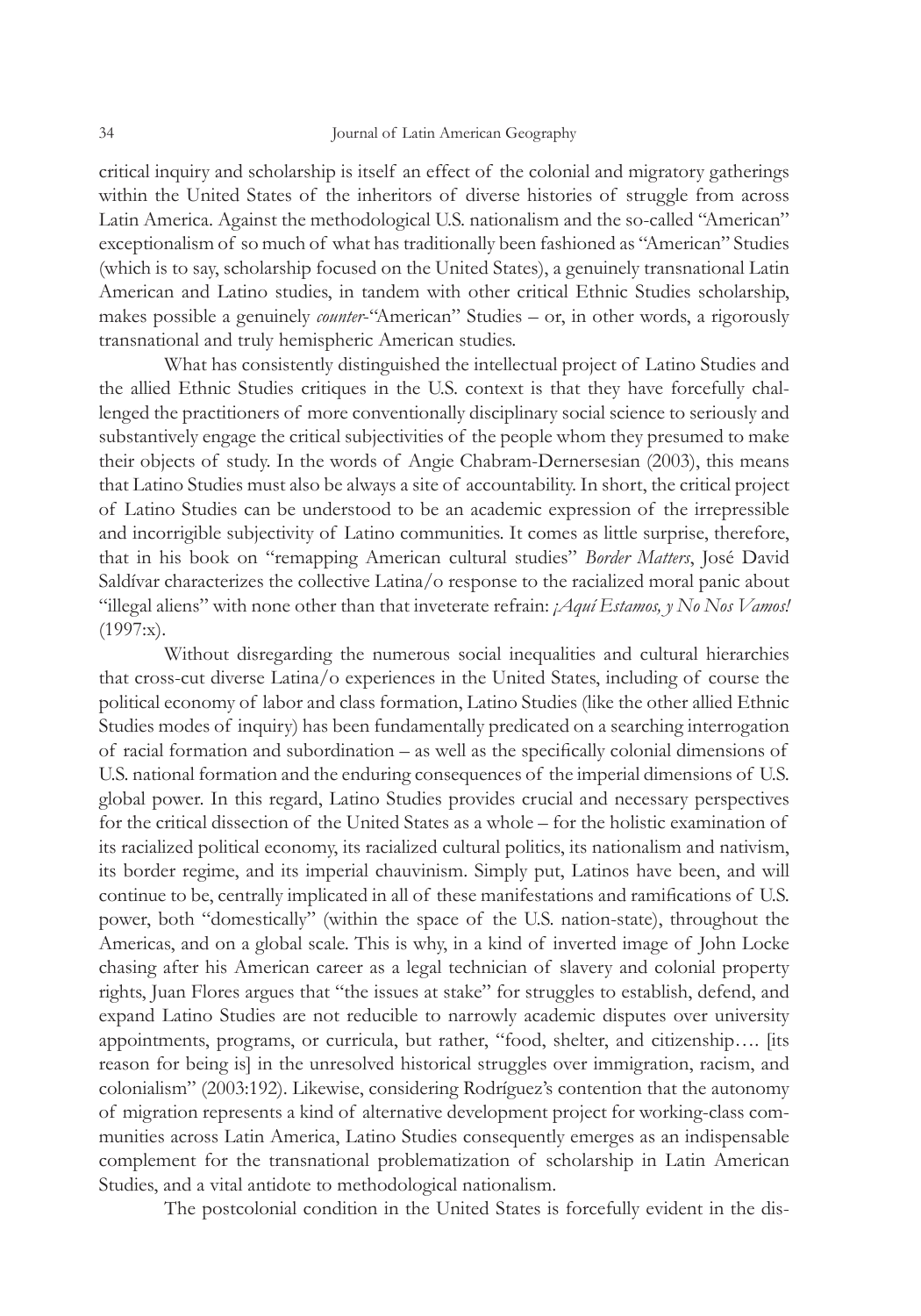tinctly racial subjugation of migrants. The signifcance and consequentiality of race for these migrants gets activated and acquires such intensity only as a result of the enduring coloniality of the inequalities of wealth and power between the formerly colonized countries and the imperial metropolitan destinations of these migrations. The U.S.-Mexico border — much like the borders of the European Union (see De Genova 2016; 2017) has the character not merely of an international (or inter-continental) boundary line but of a new reconfguration of the proverbial color line. Indeed, the escalation of migrant deaths throughout the U.S.-Mexico border zone bears a striking resemblance to the parallel proliferation of migrant and refugee deaths instigated by the unprecedented extremities and severities of the European border regime, particularly through the Mediterranean Sea and externalized across the entire expanse of the Sahara Desert (see De Genova 2017). Thus, we should be reminded here of Ruth Gilmore's poignant proposition that racism is, "the state-sanctioned or extralegal production and exploitation of group-differentiated vulnerability to premature death" (2007:28).

The incorrigible subject of the autonomy of migrant labor is the premier target of this sort of border regime. Once migrants have made their way across the borders and deep into the "interior" of the destination country, however, this same border subject is crucially reconfgured, now resurfacing as so many incorrigible subjectivities inhabiting the complex cross-section of various postcolonial racial formations. The diverse racializations of these migrant groups demarcate the differential inscriptions of the border on their bodies (Khosravi 2010: 97-120). In effect, the migrants – but often, also their children and grandchildren – are made to carry the border on their backs, to wear the border on their faces, ever increasingly subjected to various degrees of border enforcement wherever they may go. The transnational spaces that comprise what I call *the migrant metropolis* thus become historically specifc conjunctures of unresolved postcolonial tensions and conficts, reconfgured as a special kind of urban sociopolitical fabric where the global relation of labor and capital acquires its substance and density as a tentative and tenuous confguration of the politics of class, race, and citizenship (De Genova 2015a). While these struggles have conventionally been subsumed within nationalist narratives of "immigrant" assimilation, however, their true radicality and dynamism extend the geography of Latin America across much of the space of the United States and beyond, in a manner that has profound implications for nothing less than the reinvention of Latin America. Thus, if we seek to elaborate critical geographies in and, moreover, *of* Latin America, it is incumbent upon us to adopt the critical angle of vision that is made possible by Latino Studies, engaging the incorrigible subjectivities of the autonomy of migration and the unrelenting subversion of the U.S.-Mexico border that has for so long served as the iconic epitome of the Latin/American partition.

# **Notes**

<sup>1</sup> I adopt the specific usage  $-$  (Latin) American  $-$  in order to signal the epistemic instability and indistinction, historically, between what was more generally characterized as "American" (i.e. of the Americas) and what has subsequently come to be more specifically depicted as "Latin American," in a wider geopolitical context where "American"-ness has been usurped by he nationalist project of the United States.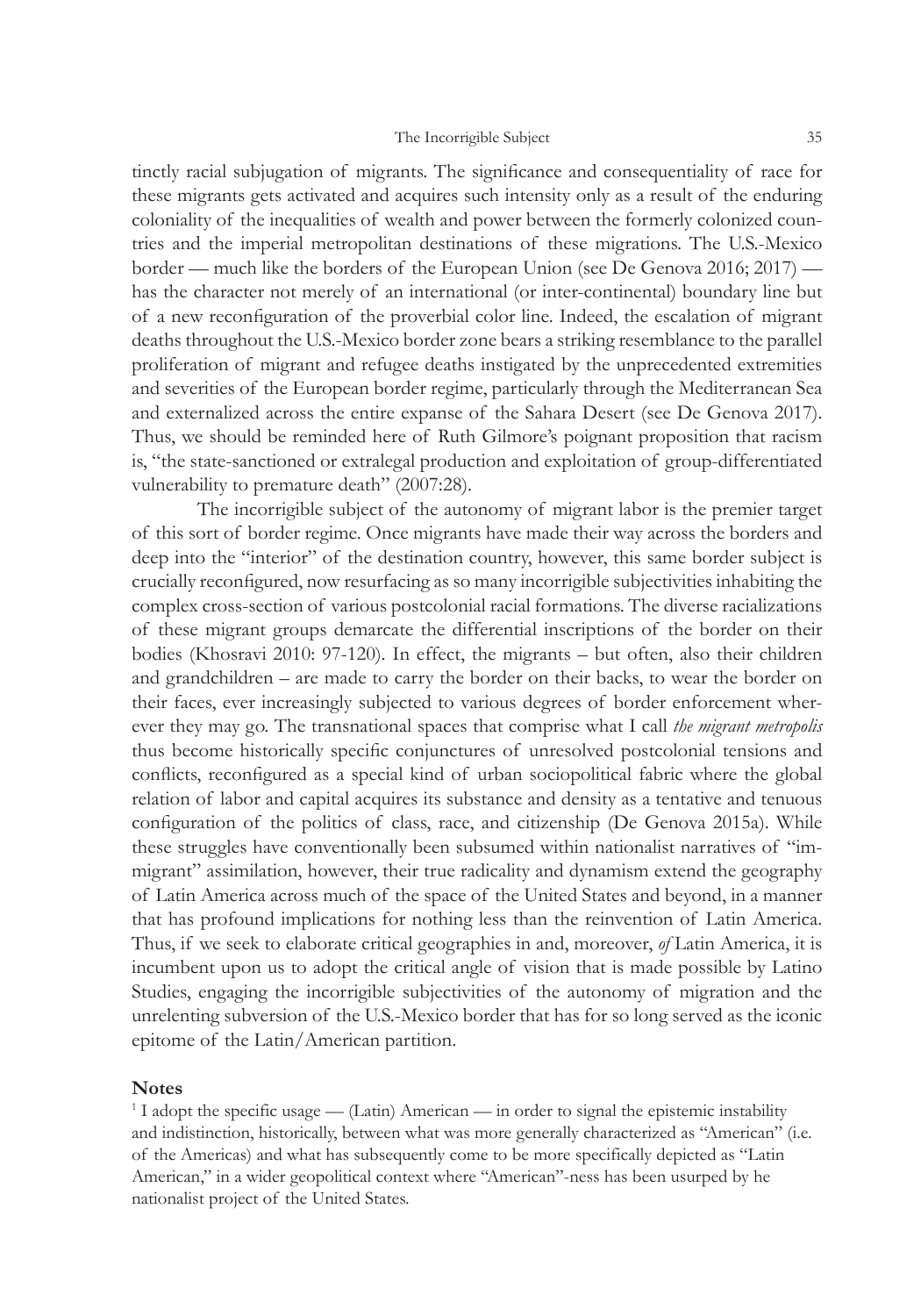<sup>2</sup>The same could plainly be said of Africa and Asia, but the pertinent point here is that a comprehensive European project of conquest and the thoroughgoing colonization of the Americas came earlier, historically.

<sup>3</sup> Nogales in particular is notorious for the underground tunnels that traverse the fenced border (Lacey 2010; Nixon 2016). Since the first cross-border tunnel was discovered in 1990 in Douglas, Arizona, U.S. border officials report that they have discovered nearly 200 more along the full length of the U.S.-Mexico border — approximately one per month (Nixon 2016).

<sup>4</sup>Juan Flores makes an analogous claim: the border "has been the guiding metaphor of Latino studies" (2003:198).

<sup>5</sup> The 2006 mobilizations were instigated by the passage in the U.S. House of Representatives of the Border Protection, Antiterrorism and Illegal Immigration Control Act (HR4437, passed on December 16, 2005, also known as the Sensenbrenner bill), which would have criminalized all of an estimated 11 million undocumented migrants residing in the United States by summarily converting their "unlawful presence" into a felony and rendering them subject to mandatory detention upon apprehension, among numerous other draconian provisions (Mailman and Yale-Loehr 2005). The bill would unquestionably have been the most punitive immigration legislation in U.S. history.

 6 For a critique of the discourse of "comprehensive immigration reform" as the dominant articulation of a centrist consensus across the partisan divide in the U.S. policy arena, see De Genova (2013a).

7 Video of speech available at: <http://www.nytimes.com/2014/11/21/us/obama-immigrationspeech.html>.

## **References**

Acuña, R. 1996. *Anything But Mexican: Chicanos in Contemporary Los Angeles*. New York: Verso.

Andersson, R. 2012. A Game of Risk: Boat Migration and the Business of Bordering Europe. *Anthropology Today* 28 (6): 7-11.

———. 2013 *Clandestine Migration and the Business of Bordering Europe*. Ph.D. dissertation. Department of Anthropology, London School of Economics.

Aparicio, F. R. 2003. Latino Cultural Studies: Frances R. Aparicio (interviewed by Juan Zevallos Aguilar). In *Critical Latin American and Latino Studies*. Juan Poblete (ed.), pp. 3-31. Minneapolis: University of Minnesota Press.

Arendt, H. 1951/1968. *The Origins of Totalitarianism*. New York: Harvest/Harcourt.

Barry, A. 2015. Geography and Other Disciplines: Genealogy, Anamnesis and the Canon. *Journal of Historical Geography* 49: 85-93.

Buck-Morss, S. 2009. *Hegel, Haiti, and Universal History*. Pittsburgh, PA: University of Pittsburgh Press.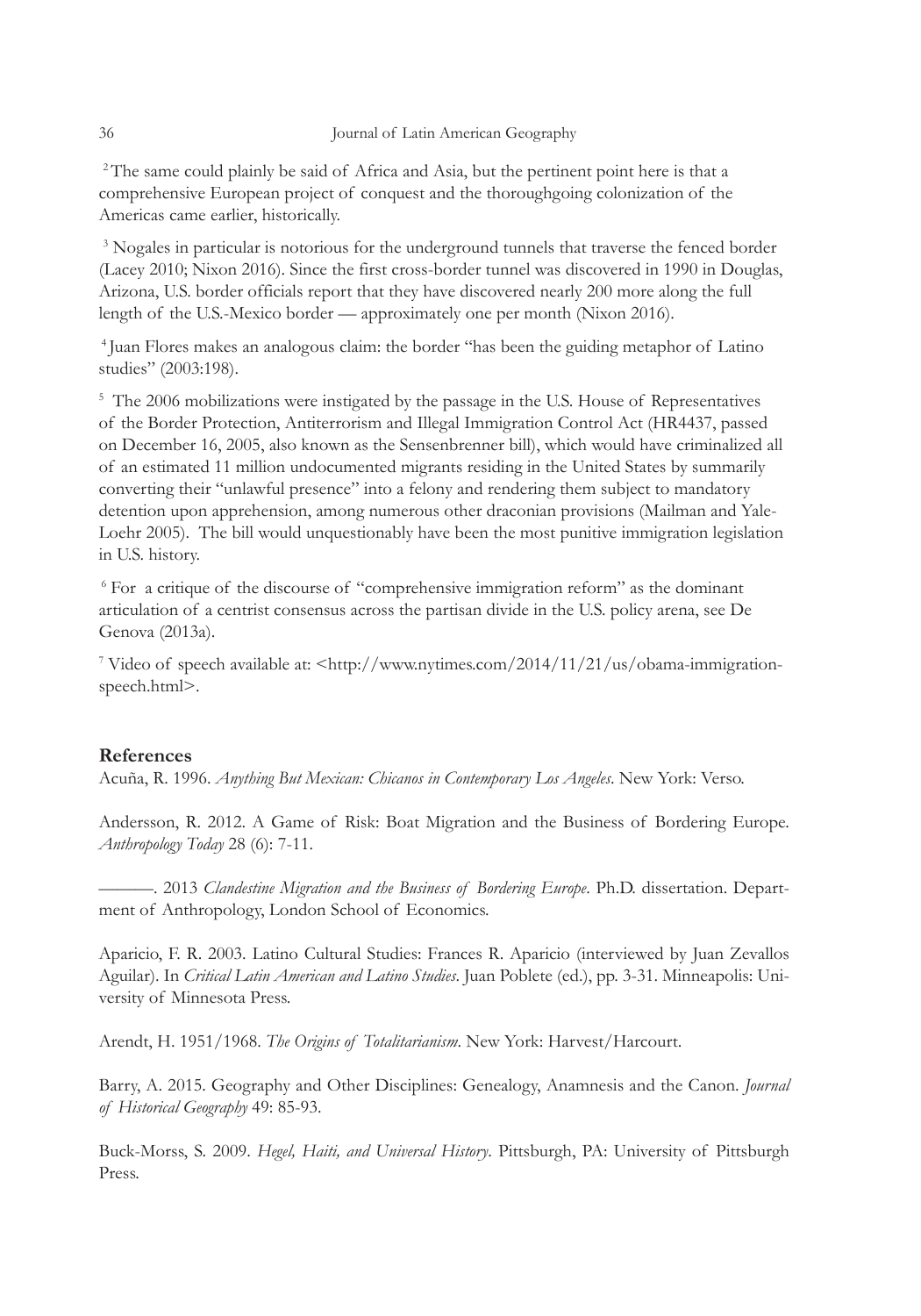Burridge, A., J. Loyd, and M. Mitchelson. 2012. *Beyond Walls and Cages: Prisons, Borders, and Global Crisis*. Athens: University of Georgia Press.

Bredeloup, S. 2012. Sahara Transit: Times, Spaces, People. *Population, Space and Place* 18 (4): 457-67.

Cave, D. 2008. States Take New Tack on Illegal Immigration. *New York Times.* (www.nytimes. com/2008/06/09/us/09panhandle.html) [Accessed 8 March 2017].

Chabram-Dernersesian, A. 2003. Latina/o: Another Site of Struggle, Another Site of Accountability. In *Critical Latin American and Latino Studies*. Juan Poblete (ed.), pp. 105-120. Minneapolis: University of Minnesota Press.

Chandler, N. D. 2008. Of Exorbitance: The Problem of the Negro as a Problem for Thought. *Criticism* 50 (3): 345-410.

Coleman, M. 2007. Immigration Geopolitics Beyond the Mexico–US Border. *Antipode* 39 (1): 54-76.

De Genova, N. 1998. Race, Space, and the Reinvention of Latin America in Mexican Chicago. *Latin American Perspectives* 25 (5): 91-120.

———. 2002. Migrant 'Illegality' and Deportability in Everyday Life. *Annual Review of Anthropology* 31: 419-47.

———. 2004. The Legal Production of Mexican/Migrant 'Illegality'. *Latino Studies* 2 (1): 160-185.

———. 2005. *Working the Boundaries: Race, Space, and "Illegality" in Mexican Chicago*. Durham, NC: Duke University Press.

———. 2006. Introduction: Latino and Asian Racial Formations at the Frontiers of U.S. Nationalism. In *Racial Transformations: Latinos and Asians Remaking the United States*. N. De Genova (ed.), pp. 1-20. Durham, NC: Duke University Press.

———. 2007a. The Production of Culprits: From Deportability to Detainability in the Aftermath of 'Homeland Security'. *Citizenship Studies* 11 (5): 421-48.

———. 2007b. The Stakes of an Anthropology of the United States. *CR: The New Centennial Review* 7 (2): 231-77.

———. 2009. Conflicts of Mobility and the Mobility of Conflict: Rightlessness, Presence, Subjectivity, Freedom. *Subjectivity* 29 (1): 445-466.

———. 2010a. Antiterrorism, Race, and the New Frontier: American Exceptionalism, Imperial Multiculturalism, and the Global Security State. *Identities* 17 (6): 613-640.

———. 2010b. Migration and Race in Europe: The Trans-Atlantic Metastases of a Post-Colonial Cancer. *European Journal of Social Theory* 13 (3): 405-19.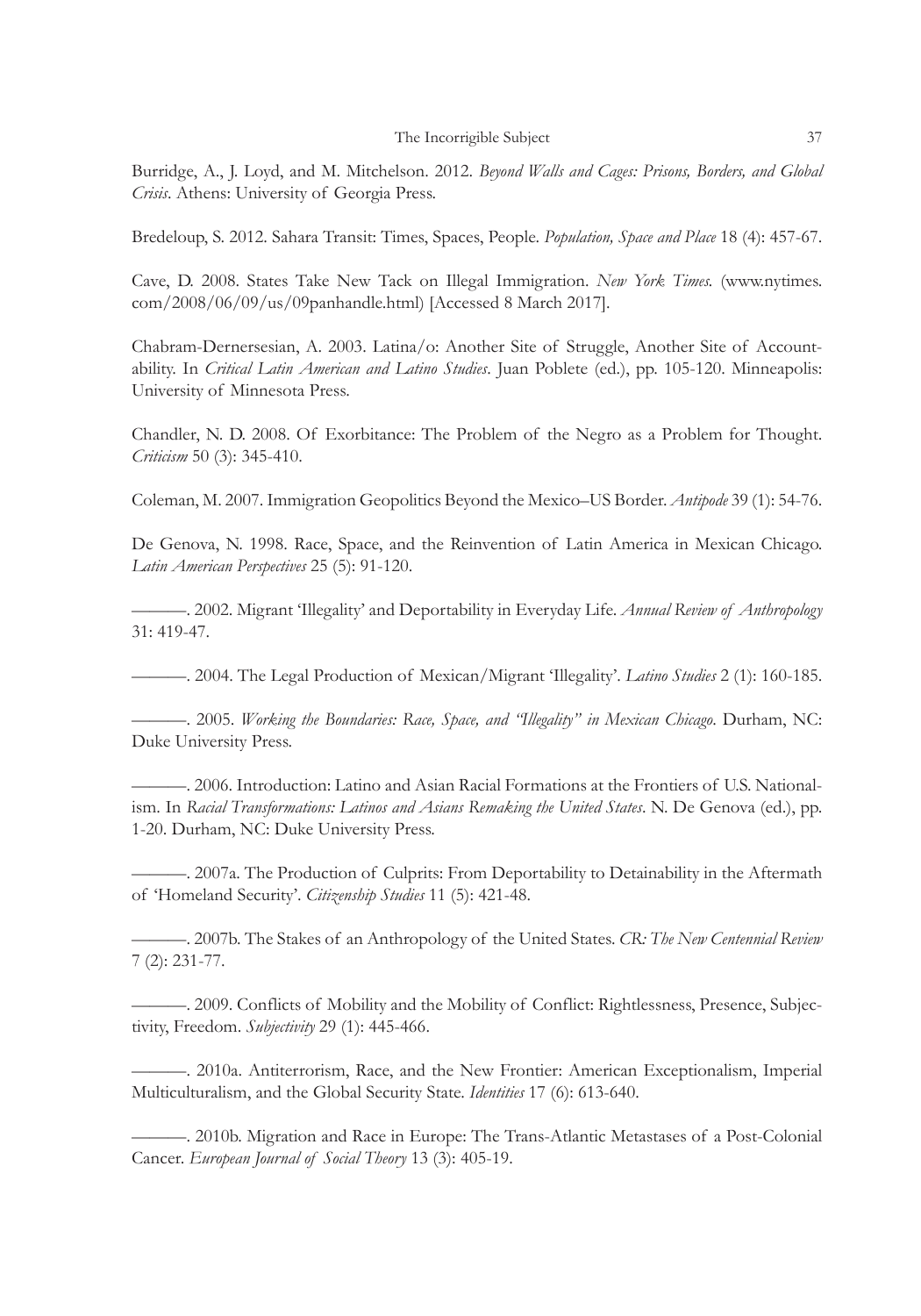———. 2010c. The Queer Politics of Migration: Reflections on 'Illegality' and Incorrigibility. *Studies in Social Justice* 4 (2): 101-126.

———. 2011. Spectacle of Security, Spectacle of Terror. In *Accumulating Insecurity: Violence and Dispossession in the Making of Everyday Life*. S. Feldman, C. Geisler, and G. Menon (eds.), pp. 141-165. Athens: University of Georgia Press.

———. 2012. Border, Scene and Obscene. In *A Companion to Border Studies*. T. Wilson and H. Donnan (eds.), pp. 492-504. Oxford, UK and Malden, MA: Wiley-Blackwell.

———. 2013a Immigration 'Reform' and the Production of 'Illegality'. In *Constructing Immigrant "Illegality": Experiences, Critiques, and Responses*. C. Menjívar and D. Kanstroom (eds.), pp. 37-62. New York: Cambridge University Press.

———. 2013b. The Securitarian Society of the Spectacle. In *Rhetorics of Insecurity: Belonging and Violence in the Neoliberal Era*. Z. Gambetti and M. Godoy-Anativia (eds.), pp. 213-242. New York: New York University Press.

———. 2013c. Spectacles of Migrant 'Illegality': The Scene of Exclusion, the Obscene of Inclusion. *Ethnic and Racial Studies* 36 (7): 1180-1198.

———. 2013d. 'We Are of the Connections': Migration, Methodological Nationalism, and 'Militant Research'. *Postcolonial Studies* 16 (3): 250-258.

———. 2015a. Border Struggles in the Migrant Metropolis. *Nordic Journal of Migration Research* 5  $(1)$ : 3-10.

———. 2015b. Extremities and Regularities: Regulatory Regimes and the Spectacle of Immigration Enforcement. In *The Irregularisation of Migration in Contemporary Europe: Detention, Deportation, Drowning*. Y. Jansen, R. Celikates, and J. de Bloois (eds.), pp. 3-14. London: Rowman & Littlefield.

———. 2016. The European Question: Migration, Race, and Postcoloniality in Europe. *Social Text* 128: 75-102.

De Genova, N. (ed.). In Press 2017. *The Borders of "Europe": Autonomy of Migration, Tactics of Bordering*. Durham, NC: Duke University Press.

Downes, L. 2013. Borderline Insanity at the Fence in Nogales. *New York Times.* (http://www.nytimes.com/2013/12/08/opinion/sunday/borderline-insanity-at-the-fence-in-nogales.html) [Accessed 8 March 2017].

Dunn, T. J. 1996. *The Militarization of the U.S.-Mexico Border, 1978-1992: Low-Intensity Conflict Doctrine Comes Home*. Austin, TX: Center for Mexican American Studies Books / University of Texas Press.

———. 2009. *Blockading the Border and Human Rights: The El Paso Operation That Remade Immigration Enforcement*. Austin: University of Texas Press.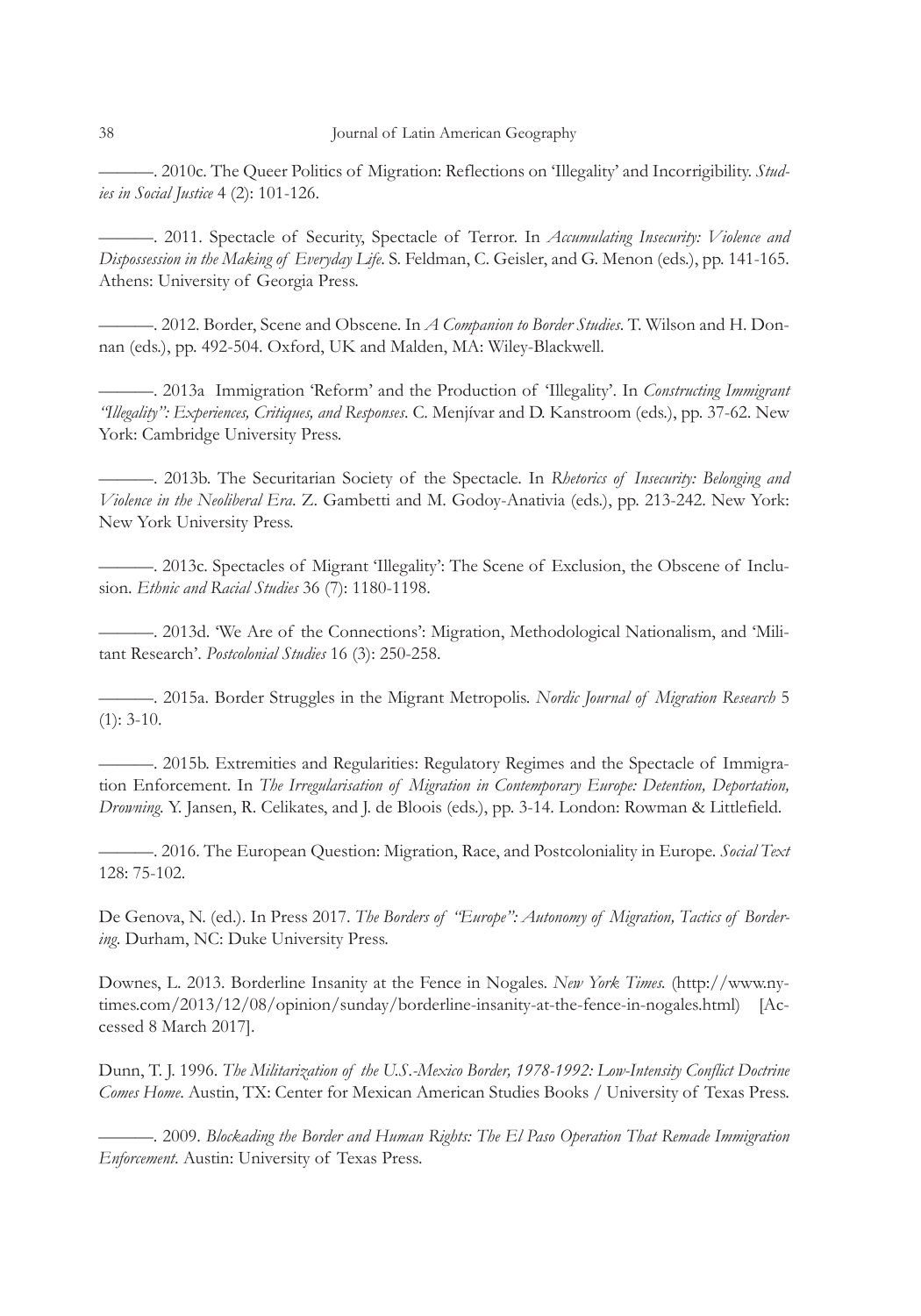#### **The Incorrigible Subject** 39

Durand, J. and D. S. Massey. 2004. *Crossing the Border: Research from the Mexican Migration Project*. New York: Russell Sage Foundation.

Dussel, E. 2000. Europe, Modernity, and Eurocentrism. *Nepantla* 1 (3): 465-78.

Fanon, F. 1961/1963. *The Wretched of the Earth*. New York: Grove Weidendeld.

Flores, J. 2003. Latino Studies: New Contexts, New Concepts. In *Critical Latin American and Latino Studies*. J. Poblete (ed.), pp. 191-205. Minneapolis: University of Minnesota Press.

Gilmore, R. W. 2007. *Golden Gulag: Prisons, Surplus, Crisis, and Opposition in Globalizing California*. Berkeley: University of California Press.

González, G. G. 2004. *Culture of Empire: American Writers, Mexico, and Mexican Immigrants, 1880-1930*. Austin: University of Texas Press.

González, J. 2000. *Harvest of Empire: A History of Latinos in America*. New York: Viking Penguin.

Heyman, J. 2004. Ports of Entry as Nodes in the World System. *Identities* 11 (3): 303-27.

Holloway, J. 1994. Global Capital and the National State. *Capital and Class* 52: 23-49.

Kearney, M. 2004. The Classifying and Value-Filtering Missions of Borders. *Anthropological Theory* 4 (2): 131-156.

Khosravi, S. 2010. *'Illegal' Traveller: An Auto-Ethnography of Borders*. Basingstoke, UK: Palgrave Macmillan.

Lacey, M. 2010. Smugglers of Drugs Burrow on Border. *New York Times*. (http://www.nytimes. com/2010/10/03/us/03tunnels.html) [Accessed 8 March 2017].

Lecadet, C. 2013. From Migrant Destitution to Self-Organization into Transitory National Communities: The Revival of Citizenship in Post-Deportation Experience in Mali. In *The Social, Political and Historical Contours of Deportation*. B. Anderson, M. Gibney, and E. Paoletti (eds.), pp. 143-158. New York & London: Springer.

Locke, J. 1669/1993. The Fundamental Constitutions of Carolina. In *Political Writings of John Locke*. D. Wootton (ed.), pp. 210-232. New York: Penguin.

———. 1690/1988. *The Second Treatise of Government* [edited by Peter Laslett]. New York: Cambridge University Press.

Mailman, S. and S. Yale-Loehr. 2005. Immigration Reform: Restrictionists Win in the House. *New York Law Journal* 234 (December 28, 2005).

Marshall, S. 2016. Obama Has Deported More People Than Any Other President. ABC News. (http://abcnews.go.com/Politics/obamas-deportation-policy-numbers/story?id=41715661) [Accessed 8 March 2017].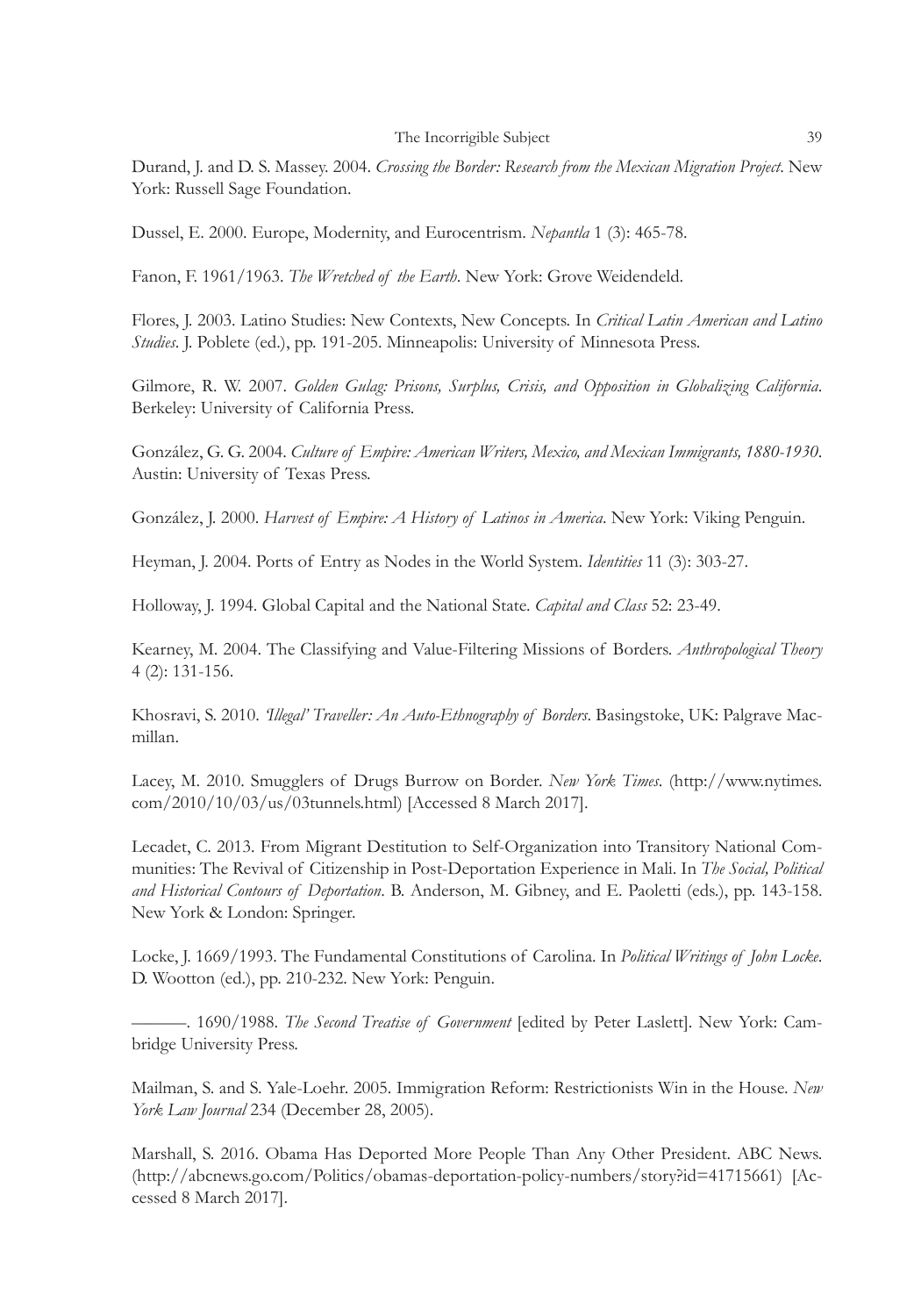Marx, K. 1867/1976. *Capital: A Critique of Political Economy*, Volume One. New York: Penguin Books.

Massey, D. S. 2005. Backfire at the Border: Why Enforcement without Legalization Cannot Stop Illegal Immigration. *Trade Policy Analysis* 29. Washington, DC: Center for Trade Policy Studies, Cato Institute.

Mezzadra, S. 2001. *Diritto di fuga: Migrazioni, cittadinanza, globalizzazione*. Verona, Italy: Ombre corte.

———. 2004. The Right to Escape. *Ephemera* 4 (3): 267-75.

———. 2011. The Gaze of Autonomy: Capitalism, Migration, and Social Struggles. In *The Contested Politics of Mobility: Borderzones and Irregularity*. V. Squire (ed.), pp. 121-142. London and New York: Routledge.

Mignolo, W. D. 2003. Capitalism and the Geopolitics of Knowledge: Latin American Social Thought and Latino/a American Studies. In *Critical Latin American and Latino Studies*. J. Poblete (ed.), pp. 32-75. Minneapolis: University of Minnesota Press.

Mitropoulos, A. 2006. Autonomy, Recognition, Movement. *The Commoner* 11: 5-14.

Moulier Boutang, Y. 1998. *De l'esclavage au salariat. Economie historique du salariat bridé*. Paris: Presses Universitaires de France.

———. 2001. Between the Hatred of All Walls and the Walls of Hate: The Minoritarian Diagonal of Mobility. In *"Race" Panic and the Memory of Migration*. M. Morris and B. de Bary (eds.), pp. 105- 130. Aberdeen and Hong Kong: Hong Kong University Press.

Moulier-Boutang, Y. (with S. Grelet). 2001. The Art of Flight: An Interview with Yann Moulier-Boutang. *Rethinking Marxism* 13(3/4): 227-235.

Nevins, J. 2002/2010. *Operation Gatekeeper and Beyond: The War On"Illegals"and the Remaking of the U.S.-Mexico Boundary*. Updated Second Edition of *Operation Gatekeeper: The Rise of the "Illegal Alien" and the Remaking of the US-Mexico Boundary*. New York: Routledge.

Ngai, M. M. 2004. *Impossible Subjects: Illegal Aliens and the Making of Modern America*. Princeton: Princeton University Press.

Nixon, R. 2016. As Donald Trump Calls for Wall on Mexican Border, Smugglers Dig Tunnels. *New York Times*. (http://www.nytimes.com/2016/09/02/us/us-mexico-border-wall-tunnels.html) [Accessed 8 March 2017].

Núñez, G. G. and J. Heyman. 2007. Entrapment Processes and Immigrant Communities in a Time of Heightened Border Vigilance. *Human Organization* 66 (4): 354-365.

Preston, J. 2013. Amid Steady Deportation, Fear and Worry Multiply Among Immigrants. *New York Times.* (http://www.nytimes.com/2013/12/23/us/fears-multiply-amid-a-surge-in-deportation. html) [Accessed 8 March 2017].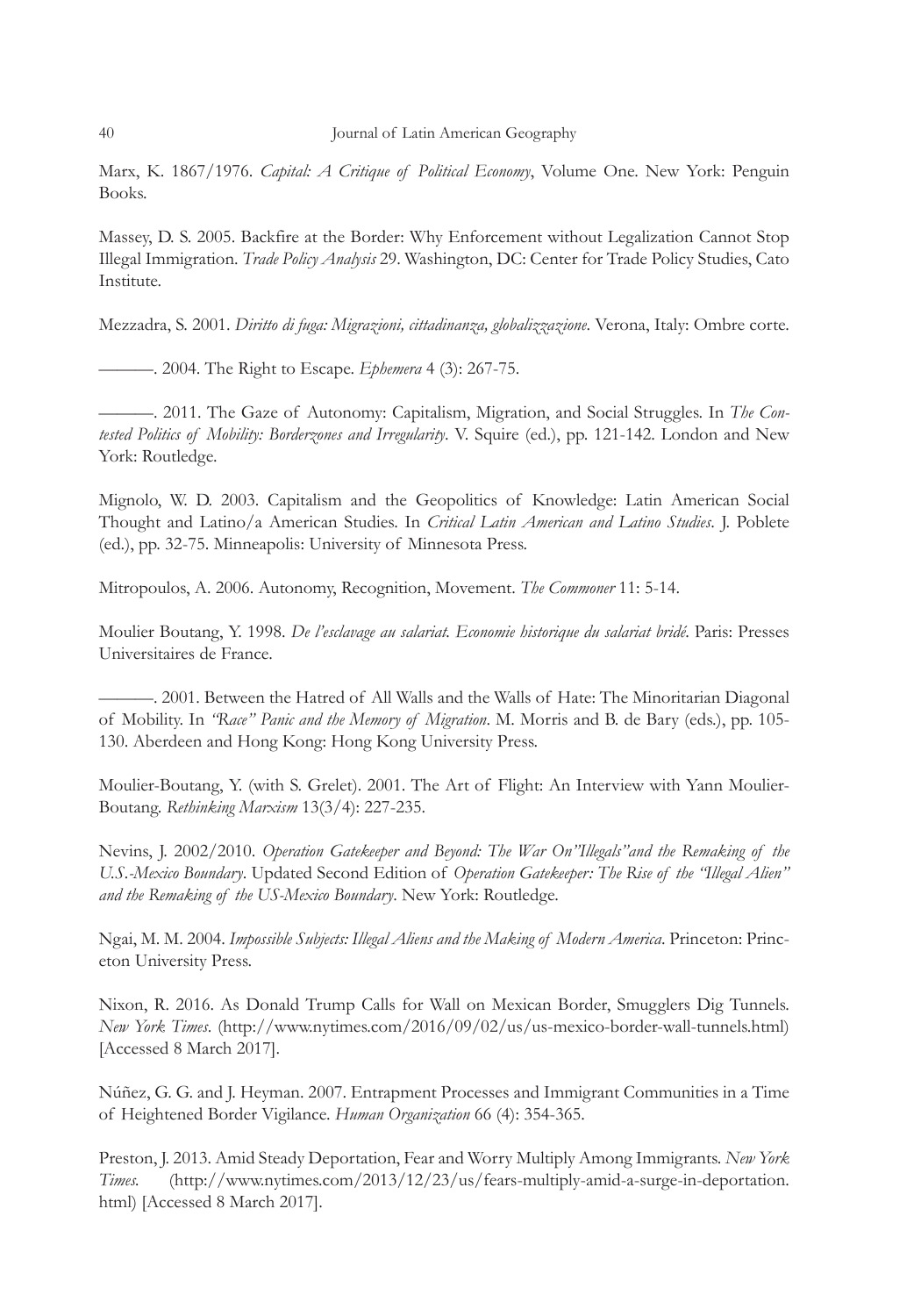Rodríguez, N. 1996. The Battle for the Border: Notes on Autonomous Migration, Transnational Communities and the State. *Social Justice* 23 (3): 21-37.

———. 1999. Globalization, Autonomy, and Transnational Migration: Impacts on U.S. Intergroup Relations. *Research in Politics and Society* 6: 65-84.

Roediger, D. R. and E. D. Esch. 2012. *The Production of Difference: Race and the Management of Labor in U.S. History*. New York: Oxford University Press.

Rosenblum, M. R. and D. Meissner. 2014. *The Deportation Dilemma: Reconciling Tough and Humane Enforcement*. New York: Migration Policy Institute.

Said, E. W. 1978. *Orientalism*. New York: Pantheon/ Random House.

———. 1989. Representing the Colonized: Anthropology's Interlocutors. *Critical Inquiry* 15: 205- 25.

Saldívar, J. D. 1991. *The Dialectics of Our America: Genealogy, Cultural Critique, and Literary History*. Durham, NC: Duke University Press.

———. 1997. *Border Matters: Remapping American Cultural Studies*. Berkeley: University of California Press.

Shear, M. D. 2014. Obama, Daring Congress, Acts to Overhaul Immigration. *New York Times.*  (http://www.nytimes.com/2014/11/21/us/obama-immigration-speech.html) [Accessed 8 March 2017].

Smith, A. 1776/1976. *The Wealth of Nations* [edited by Edwin Cannan]. Chicago: University of Chicago Press.

Spodak, C. 2015. Trump stands by immigration remarks, blames media. CNN. (http://www.cnn. com/2015/06/24/politics/donald-trump-ivanka-trump-mexicans-immigrants/index.html) [Accessed 8 March 2017].

Stephen, L. 2008. *Los Nuevos Desaparecidos*: Immigration, Militarization, Death, and Disappearance on Mexico's Borders. In *Security Disarmed: Critical Perspectives on Gender, Race, and Militarization*. B. Sutton, S. Morgen, and J. Novkov (eds.), pp. 122-158. New Brunswick, NJ: Rutgers University Press.

Talavera, V., G .G. Guillermina, and J. Heyman. 2010. Deportation in the U.S.-Mexico Borderlands: Anticipation, Experience, and Memory. In *The Deportation Regime: Sovereignty, Space, and the Freedom of Movement*. N. De Genova and N. Peutz (eds.), pp. 166-195. Durham, NC: Duke University Press.

Thompson, G. and S. Cohen. 2014. More Deportations Follow Minor Crimes, Records Show. *New York Times*. (http://www.nytimes.com/2014/04/07/us/more-deportations-follow-minor-crimesdata-shows.html) [Accessed 8 March 2017].

Todorov, T. 1982/1984. *The Conquest of America: The Question of the Other*. New York: Harper Collins.